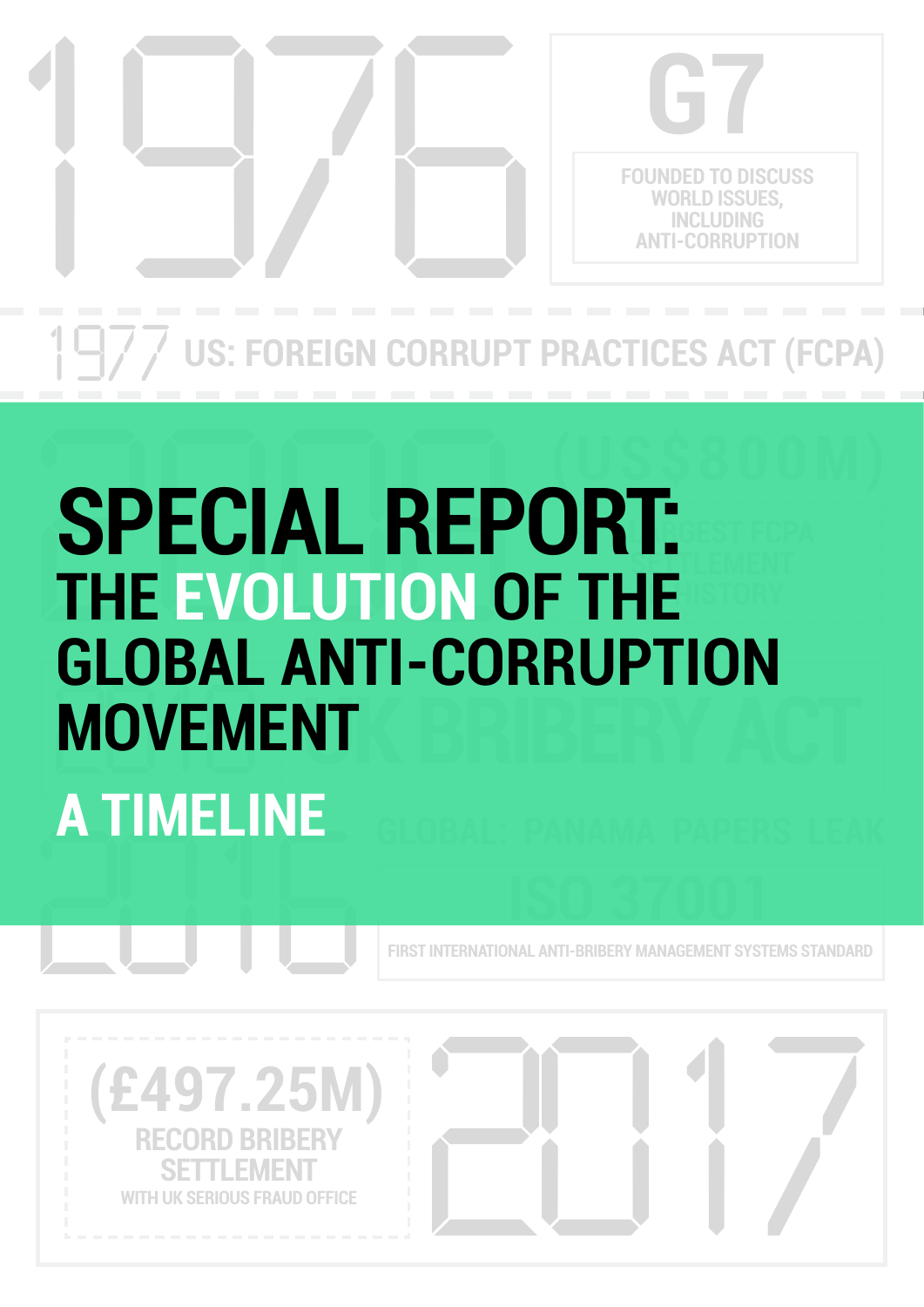## **CONTENTS**

- **[03](#page-2-0) [INTRODUCTION](#page-2-0) [THE EVOLUTION OF GLOBAL ANTI-CORRUPTION MOVEMENT](#page-2-0)**
- **[TREND 1:](#page-3-0) [GLOBALISATION](#page-3-0) [04](#page-3-0)**
- **[TREND 2:](#page-7-0)  [INTENSIFICATION](#page-7-0) [08](#page-7-0)**
- **[TIMELINE:](#page-10-0)  [40 YEARS OF ANTI-CORRUPTION](#page-10-0)  [MILESTONES](#page-10-0) [11](#page-10-0) [1976 - 2017 & UPCOMING](#page-10-0)**

### **[TREND 3:](#page-21-0) [PUBLIC AWARENESS & TRANSPARENCY](#page-21-0) [22](#page-21-0)**

**CONCLUSION [24](#page-23-0) [CONTINUING THE FIGHT AGAINST CORRUPTION](#page-23-0)**

*Disclaimer:* 

*This report is the property of ethiXbase and cannot be republished or repurposed without its express prior written permission. It is presented and made available by ethiXbase solely to provide readers with an understanding of the anti-corruption landscape. While reasonable efforts have been put into preparing this report, ethiXbase makes no representations or warranties of any kind and assumes no liabilities with respect to the accuracy or completeness of the content.*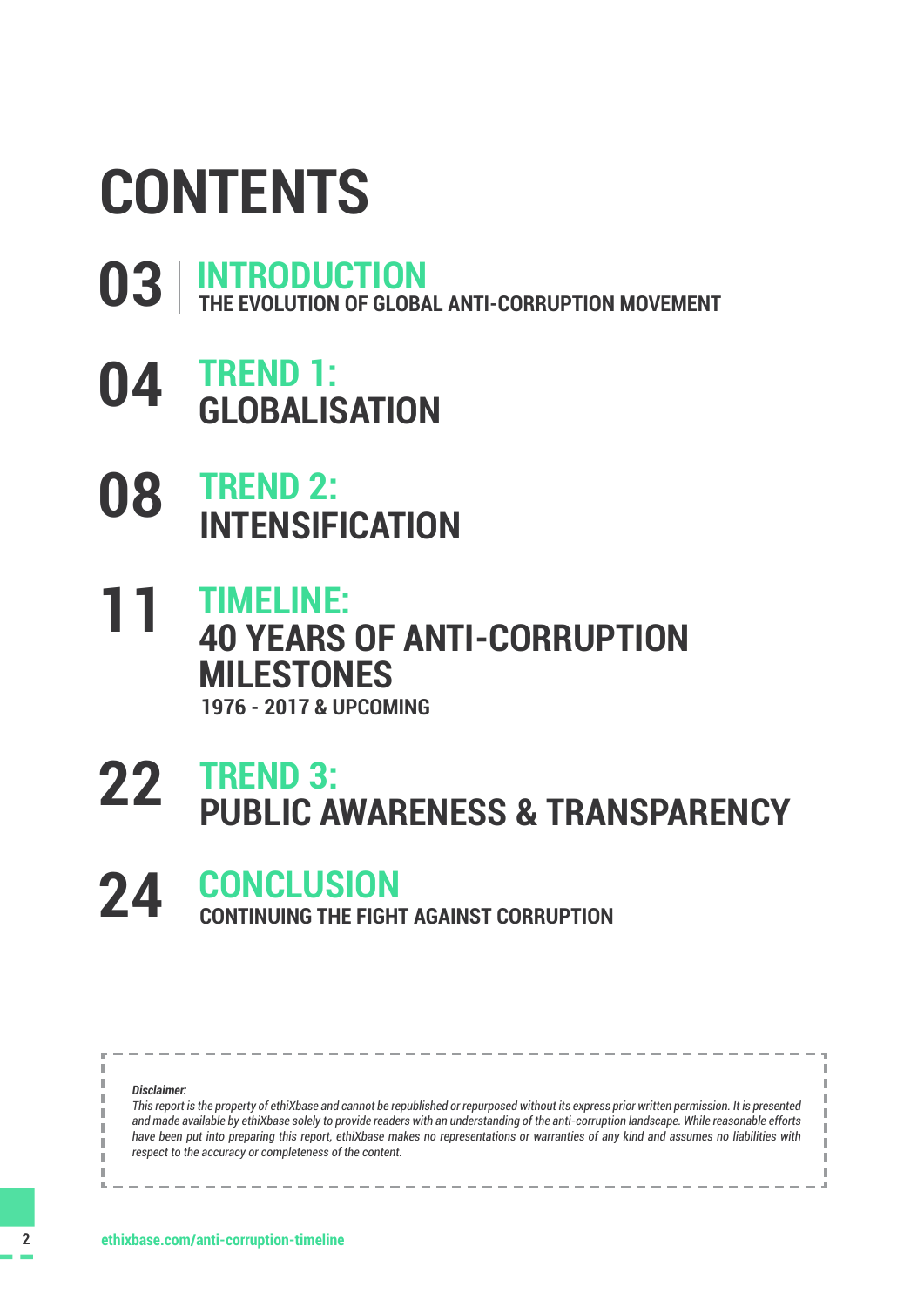## <span id="page-2-0"></span>**INTRODUCTION**

We are on the brink of something truly exciting. While the fight against corruption has persisted for decades, it is in recent years that momentum in anti-corruption efforts has gained steam and increased visibility. The world is demanding for an ethical and transparent global marketplace – and today's anti-corruption fight has entered into an era marked by growing market and regulatory expectations intolerant of corruption.

Revolutionising public discourse on corruption, today's technology age has fuelled a growing collective voice that calls for increasing transparency. 2016 proved to have been a year of awakening for many corporates, with businesses across the world finding they are being held to increasing expectations of ethical conduct; as the corrupt continue to find themselves thrust into the spotlight. Mere allegations of misconduct within an organisation's supply chain can now be enough to influence public opinion and attract regulatory attention. For organisations looking to expand business operations in today's global economy, they inadvertently find themselves wedged in increasingly complex business networks. Risk exposure and accountability are undeniably at an all-time high.

From the enactment of the Foreign Corrupt Practices Act (FCPA) in 1977 marking a milestone in the illegality of corruption, to new and increasing domestic anti-corruption efforts in almost every part of the world today, where is the global anti-corruption movement headed?

While not exhaustive, this special report features a **timeline ([pages 12 to 21\)](#page-11-0)**  of key defining moments across 40 years of anti-corruption developments since the FCPA and also outlines key trends and future driving forces shaping a world that is increasingly intolerant to corruption. Particularly for those tasked to safeguard their organisation's compliance and legal obligations, and consequently their reputation and bottom line, understanding the evolving anti-corruption landscape has never been more critical. The time is now for organisations to ensure their compliance efforts are effectively keeping pace with today's landscape.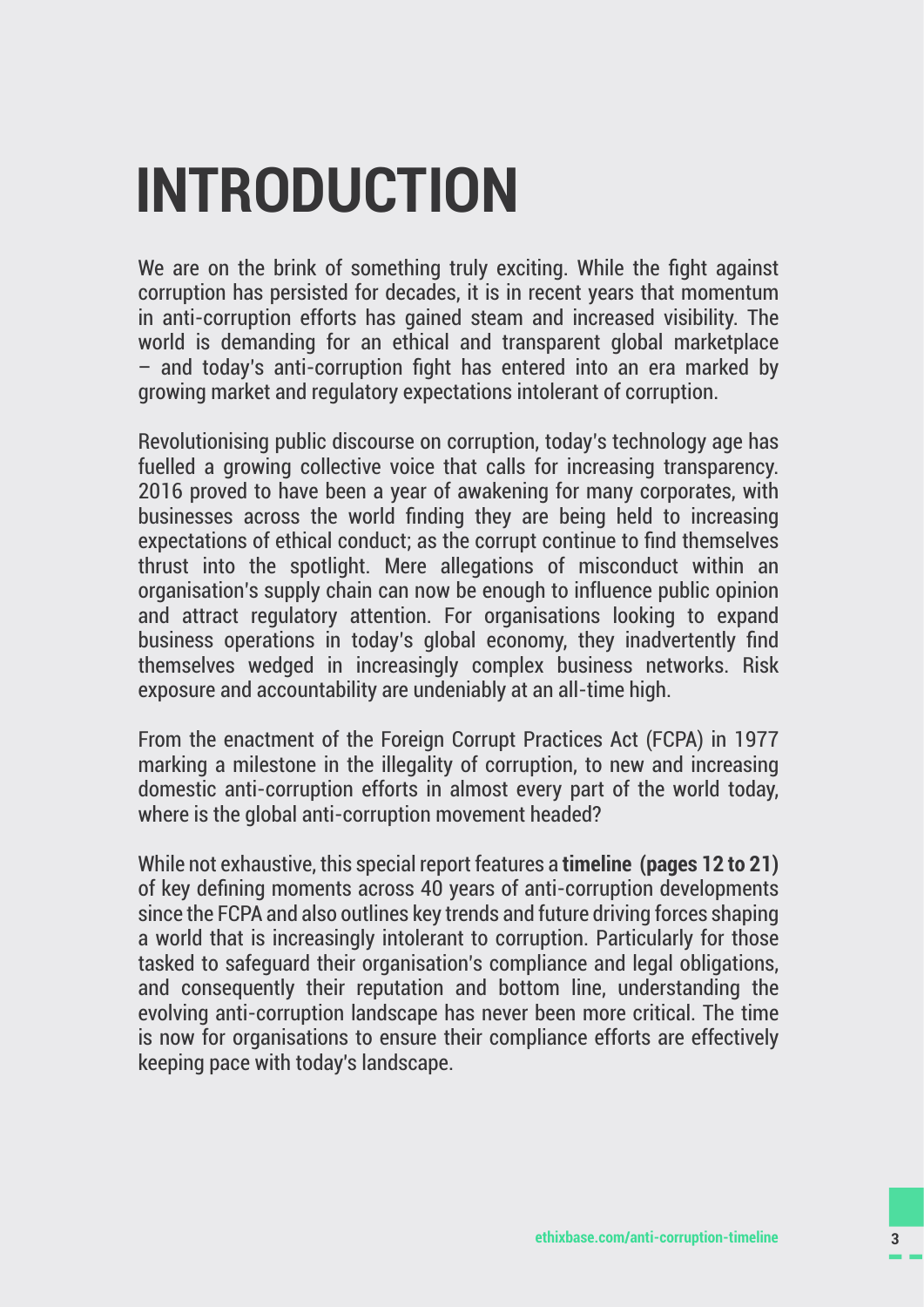## <span id="page-3-0"></span>**GLOBALISATION OF ANTI-CORRUPTION EFFORTS TREND 1:**

Combating corruption is a national priority for many, if not most, countries today. As countries across the world look to battle the scourge of corruption that permeates so many levels of society and business, anti-corruption activity is expected to continue globalising throughout all corners of the globe. From greater cooperation among law and enforcement authorities in anti-corruption activities and investigations, to heightened regulatory and market expectations in almost every location, countries are increasingly working in tandem to advance the anti-corruption agenda. As our **timeline on [pages 12 to 21](#page-11-0)** indicates, anti-corruption efforts have progressively globalised over the decades – and the anti-corruption movement has evolved into a global imperative.

## **GROWING CROSS-BORDER COOPERATION**

A key trend witnessed is ramped up cooperation as countries unite in a concerted and coordinated effort to address corruption at local, regional and global levels. One of the most notable events driving cross-border cooperation in recent history was the Inaugural Anti-Corruption Summit hosted by Britain in 2016, a landmark event in the history of anti-corruption. As part of a global drive to expose, punish and drive out corruption, the summit saw 43 countries from across the world come together, announcing the [first ever global declaration against corruption](https://www.gov.uk/government/publications/global-declaration-against-corruption). Representing leaders' shared ambitions to tackle corruption, the declaration culminated in [600 country-specific Summit commitments](https://www.gov.uk/government/publications/anti-corruption-summit-country-statements)  [being made.](https://www.gov.uk/government/publications/anti-corruption-summit-country-statements) **View the Summit in the timeline on [page 18](#page-17-0).**

> J. T.  $\mathbb{R}^n$

J.  $\mathbb{R}$ 

J.

J.

J.

#### **[MILESTONES FROM THE SUMMIT](https://www.gov.uk/government/news/pm-announces-new-global-commitments-to-expose-punish-and-drive-out-corruption) INCLUDED:**

The UK has taken the lead in establishing a new public register of beneficial ownership information from June 2016, the first register of its kind in the world. Any foreign company wanting to purchase UK property or bid for central government contracts is required to join the register, which is extended to include companies that already own property in the UK. The summit also saw countries including France and the Netherlands commit to launching similar registers, along with other countries indicating they would take the initial steps towards similar action.

11 new jurisdictions joined the group of 29 countries already committed to automatically sharing their beneficial ownership registers with each other. For the first time, this ground-breaking international deal allows police and law enforcers to access information on who really owns and controls companies incorporated in these jurisdictions.

The International Anti-Corruption Coordination Centre (IACCC) was announced at the Summit and will be established in London in 2017, to strengthen cross-border investigations aimed at pursuing the corrupt across borders. **View this in the timeline on [page 21.](#page-20-0)**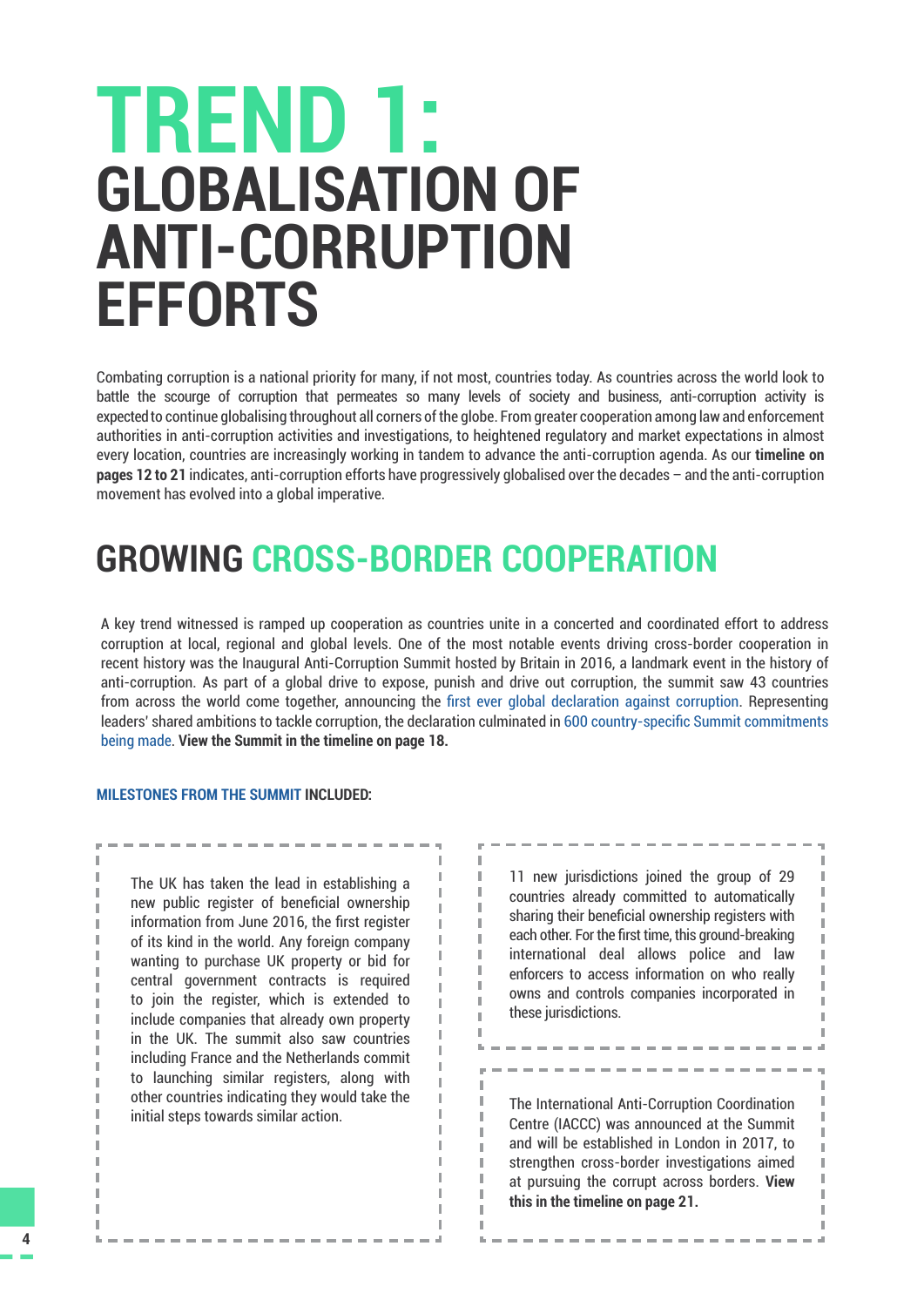## **GLOBAL INVESTIGATIONS**

Just in the last decade, some of the most prominent corruption cases in history have shown how investigations are going global. Some of the following landmark cases in recent years that have sparked global investigations demonstrate how investigations that arise in one country now often extend across borders and transcend even industry sectors.

Dubbed the world's biggest bribe scandal in 2016, the Unaoil bribery case sparked pursuit by global authorities, with joint global investigations by the Federal Bureau of Investigation (FBI), US Department of Justice (DOJ), UK National Crime Agency and the Australian Federal Police. Subsequently [in July 2016, the UK Serious Fraud Office \(SFO\) followed](https://www.sfo.gov.uk/2016/07/19/unaoil-investigation/)  [suit announcing it was conducting a criminal investigation into the activities of Unaoil.](https://www.sfo.gov.uk/2016/07/19/unaoil-investigation/) Investigations into allegations surrounding the Unaoil scandal ensue with the world in anticipation of the next developments.

Closing off 2016 the now infamous Petrobras bribery scandal set the world record for a multi-country corruption settlement. This landmark corruption case kicked off with 'Operation Car Wash' in 2014, one of Brazil's largest corruption investigations also pursued by the US and Swiss authorities. After a close to three-year investigation, [the US DOJ said in](http://www.reuters.com/article/us-brazil-corruption-usa-idUSKBN14A1QE)  [December 2016 that Odebrecht SA and its affiliate, Braskem SA will pay a record penalty amounting to at least](http://www.reuters.com/article/us-brazil-corruption-usa-idUSKBN14A1QE)  [\\$3.5 billion, including \\$2.6 billion from Odebrecht and \\$957 million from Braskem](http://www.reuters.com/article/us-brazil-corruption-usa-idUSKBN14A1QE). [A US court sentencing in April 2017](http://ethixbase.com/eanews/united-states-u-s-judge-approves-2-6-billion-fine-odebrecht-corruption-case/)  [ruled that Odebrecht will pay \\$2.6 billion in fines, of which an estimated \\$93 million will go to the United States, \\$2.39](http://ethixbase.com/eanews/united-states-u-s-judge-approves-2-6-billion-fine-odebrecht-corruption-case/)  [billion to Brazil and \\$116 million to Switzerland](http://ethixbase.com/eanews/united-states-u-s-judge-approves-2-6-billion-fine-odebrecht-corruption-case/). February 2017 also saw continued probes into the widespread Odebrecht bribery scandal when [officials from 11 countries \(Argentina, Brazil, Chile, Colombia, the Dominican Republic, Ecuador, Mexico,](http://ethixbase.com/eanews/world-eleven-countries-team-jointly-investigate-odebrecht-corruption/)  [Panama, Peru, Portugal, and Venezuela\) agreed to carry out a joint investigation](http://ethixbase.com/eanews/world-eleven-countries-team-jointly-investigate-odebrecht-corruption/). This was marked by the signing of the Brasilia Declaration for International Judiciary Cooperation against Corruption, stating that the 11 countries commit to the "broadest, fastest and most efficient" cooperation to investigate bribes by Odebrecht to numerous officials.

With 2017 now well underway, Q1 also saw Rolls-Royce continuing to make headlines in the media. The scandal first gained prominence in December 2013 when [the UK SFO launched investigations into Rolls-Royce over bribery allegations](https://www.theguardian.com/business/2013/dec/23/rolls-royce-sfo-bribery-corruption-investigation-indonesia)  [in Indonesia and China](https://www.theguardian.com/business/2013/dec/23/rolls-royce-sfo-bribery-corruption-investigation-indonesia). The next wave of investigations followed [in March 2014 by the US DOJ](http://www.telegraph.co.uk/finance/newsbysector/industry/10679362/Rolls-Royce-investigated-in-US-over-bribery-claims.html), with relevations continuing to emerge in the years after. [In May 2016, the SFO probe expanded to investigate](https://www.bloomberg.com/news/articles/2016-05-19/rolls-royce-corruption-probe-said-to-expand-to-nigeria-bribes) alleged bribes in Nigeria and shortly after [in](http://ethixbase.com/eanews/germany-rolls-royce-unit-mired-german-bribery-probe-asian-sales/) July [2016, German prosecutors led bribery investigations into Rolls-Royce sales across 7 countries in](http://ethixbase.com/eanews/germany-rolls-royce-unit-mired-german-bribery-probe-asian-sales/)  [Asia](http://ethixbase.com/eanews/germany-rolls-royce-unit-mired-german-bribery-probe-asian-sales/). [In November 2016, new documents revealed that the UK SFO inquiry into Rolls-Royce was expanded earlier in 2016](https://www.theguardian.com/uk-news/2016/nov/25/sfo-expands-rolls-royce-inquiry-over-iraq-bribery-allegations)  [over suspicions the company was involved in bribery in Iraq](https://www.theguardian.com/uk-news/2016/nov/25/sfo-expands-rolls-royce-inquiry-over-iraq-bribery-allegations). The case reached a major development in January 2017 when it was announced that Rolls-Royce reached bribery settlements with UK, US & Brazil authorities for US\$809 million. Bribery allegations continue to surface into 2017 with [probes announced in Thailand and Indonesia, by Thai Airways and](http://ethixbase.com/eanews/asia-thai-indonesian-probes-alleged-rolls-royce-graft/)  [Indonesia's Corruption Eradication Commission](http://ethixbase.com/eanews/asia-thai-indonesian-probes-alleged-rolls-royce-graft/).

The above are only a few of many cases signalling the globalising face of investigations amid increasing cooperation, where organisations facing allegations of corruption can find themselves the subject of parallel investigations that extend beyond the realms of the home and host country in which the corrupt act may have been committed.

**View the above cases in the timeline: Unaoil: Page [18](#page-17-0), [19](#page-18-0) Petrobras: Page [17](#page-16-0), [20](#page-19-0), [21](#page-20-0) Rolls-Royce: Page [16](#page-15-0), [17](#page-16-0), [19](#page-18-0), [21](#page-20-0)**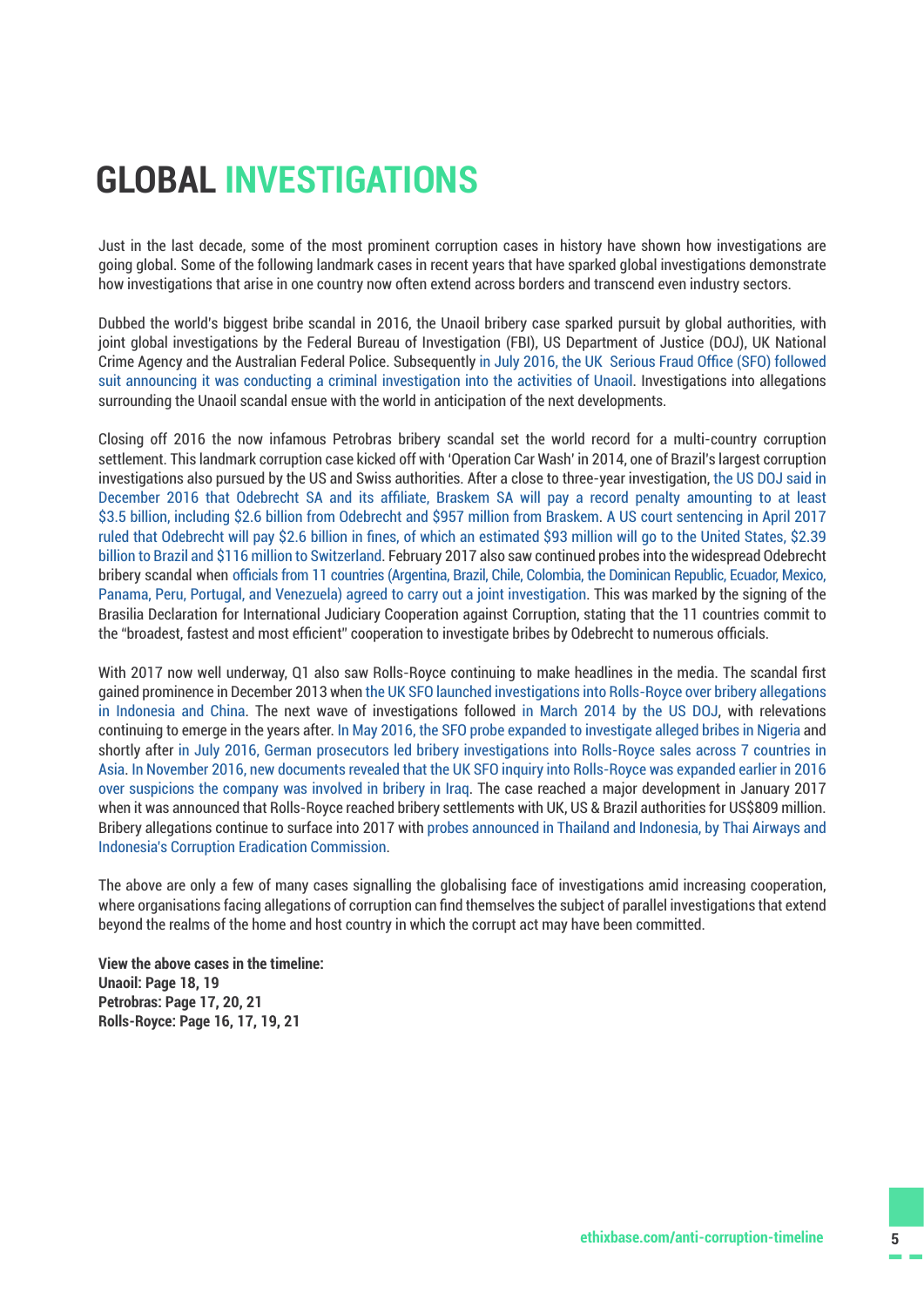### **THE FIRST INTERNATIONAL ANTI-BRIBERY MANAGEMENT SYSTEMS STANDARD - ISO 37001**

Among notable anti-corruption milestones in 2016 was the launch of ISO 37001, the world's first anti-bribery management systems standard designed to assist firms in combating bribery. Aimed at helping organisations across public and private sectors establish, implement, maintain and improve their anti-bribery compliance program, this ISO-certifiable standard covers a [series of measures](http://ethixbase.com/iso37001/) an organisation must implement in order to be certified.

While compliance to the standard is optional, organisations can benchmark their programs against globally recognised anti-bribery good practice while also demonstrating to regulators that appropriate measures have been undertaken to prevent bribery. As authorities continue to pursue the corrupt, the introduction of the standard signals only the start of climbing expectations of corporates and public actors when it comes to anti-corruption compliance and corporate transparency; further underscoring the importance of taking a proactive, disciplined and consistent approach to assessing and managing corruption risk, and documenting compliance efforts – an expectation weighing heavily as the need to document and report on compliance efforts intensifies across the globe.

April 2017 saw two countries adopting ISO 37001, beginning with [Peru which became the first Latin American country to](http://ethixbase.com/eanews/peru-peru-become-first-latam-country-implement-anti-bribery-system/)  [formally adopt ISO 37001 on 4 April 2017](http://ethixbase.com/eanews/peru-peru-become-first-latam-country-implement-anti-bribery-system/). [Shortly after, Singapore adopted the Singapore Standard ISO 37001 \(SS ISO](http://ethixbase.com/eanews/singapore-corruption-cases-hit-32-year-low-2016/)  [37001\) on 12 April 2017](http://ethixbase.com/eanews/singapore-corruption-cases-hit-32-year-low-2016/).

**View ISO 37001 in the timeline on [page](#page-18-0) [19](#page-18-0).**

### **INTERNATIONAL ANTI-CORRUPTION CONVENTIONS**

As anti-corruption efforts globalise, more countries including BRIC nations (Brazil, Russia, India & China) are accepting international anti-corruption conventions and moving towards adopting these norms into domestic law. An increasing number of signatory states to these conventions demonstrate strengthened domestic action and international cooperation in today's global anti-corruption movement. Here is the status of adoption of key international anti-corruption conventions today:

**OECD Convention on Combating Bribery of Foreign Public Officials in International Business Transactions: [Ratified by](http://www.oecd.org/corruption/oecdantibriberyconvention.htm)  [41 countries \(as of 21 May 2014\).](http://www.oecd.org/corruption/oecdantibriberyconvention.htm)** 

**United Nations Convention Against Corruption (UNCAC): [140 signatories and 181 parties \(as of 12 December 2016\)](https://www.unodc.org/unodc/en/treaties/CAC/signatories.html).**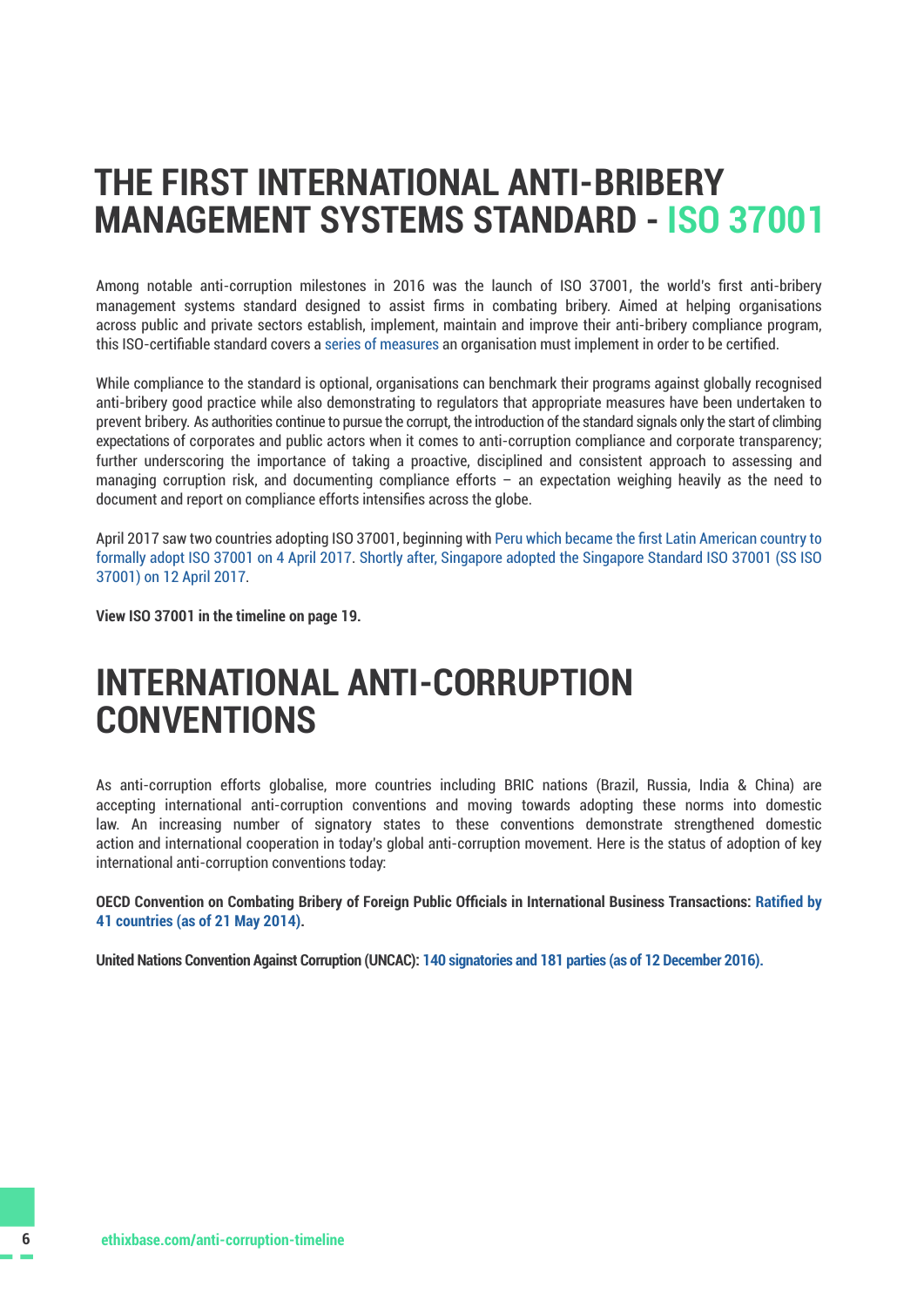### **DID YOU KNOW?**

Commonalities in anti-bribery guidance include:

| <b>Commonalities</b>                                           | ISO 37001 - Anti-Bribery<br><b>Management Systems</b> | <b>OECD Good Practice</b><br><b>Guidance on Internal</b><br><b>Controls, Ethics and</b><br><b>Compliance</b><br>(Based on OECD<br><b>Recommendation for</b><br><b>Further Combating Bribery</b><br>of Foreign Public Officials<br>in International Business<br><b>Transactions)</b> | <b>UNCAC 'An Anti-Corruption</b><br><b>Ethics and Compliance</b><br><b>Programme for Business:</b><br><b>A Practical Guide'</b> |
|----------------------------------------------------------------|-------------------------------------------------------|-------------------------------------------------------------------------------------------------------------------------------------------------------------------------------------------------------------------------------------------------------------------------------------|---------------------------------------------------------------------------------------------------------------------------------|
| <b>Regular bribery risk</b><br>assessments                     | With regular reviews of risk<br>assessments           |                                                                                                                                                                                                                                                                                     |                                                                                                                                 |
| Documented risk-based<br>due diligence                         | On projects and business<br>associates                | On the hiring, as well as<br>appropriate and regular<br>oversight of business<br>partners                                                                                                                                                                                           | On the selection and<br>monitoring of business<br>relationships                                                                 |
| <b>Clear, visible and</b><br>accessible anti-bribery<br>policy |                                                       |                                                                                                                                                                                                                                                                                     |                                                                                                                                 |
| <b>Anti-bribery training</b>                                   |                                                       |                                                                                                                                                                                                                                                                                     |                                                                                                                                 |
|                                                                | <b>LEARN MORE at</b><br>ethixbase.com/iso37001        | <b>CONTACT US at</b><br>questions@ethixbase.com                                                                                                                                                                                                                                     |                                                                                                                                 |

### **"**

**We will continue to see intensive international cooperation, including data sharing among regulators, tightening of policies and standards, and increasing penalties. I see no reason to believe there will be turning back in that regard, whether in relation to corruption, terrorist financing, money laundering, insider dealing, sanctions, or the like.** whethe<br> **3** 

**ALAN EWINS Special Counsel - Asia, Allen & Overy & Ethical Alliance Advisory Council Member**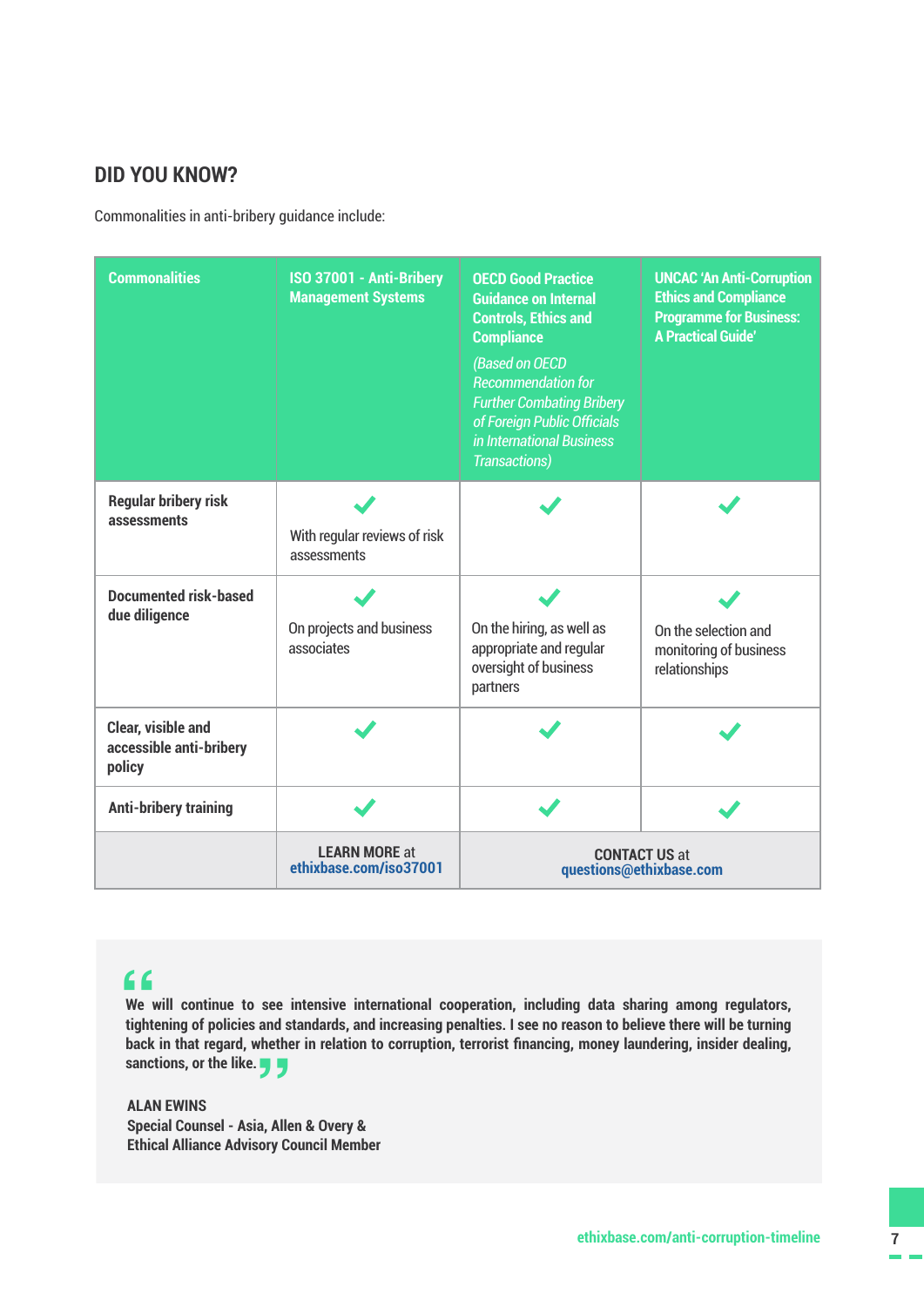## <span id="page-7-0"></span>**INTENSIFYING ANTI-CORRUPTION EFFORTS TREND 2:**

Intensifying anti-corruption efforts at international, regional, and national levels mark another key trend shaping the global movement. Rigorous clampdown by authorities on misconduct has resulted in escalating prosecution and enforcement activity especially in the last decade. The increasing volume and value of fines meted out to companies and individuals who engage in misconduct in the last decade has also resulted in some of the biggest bribery settlements in history since 2008. At the same time, individual countries are revisiting, tightening and updating their anti-corruption legislation – all pointing to an increasing resolve to stamp out corruption.

### **FCPA ENFORCEMENT CASES HAVE SEEN AN UPWARD SPIKE IN THE LAST DECADE**

A key example of intensifying anti-corruption efforts is increased FCPA enforcement activity which continues to be a high priority area for the US SEC\* . As the following graph depicts, an upward spike in the number of enforcement cases can be seen particularly in the last decade.



#### **U.S. SECURITIES AND EXCHANGE COMMISSION ENFORCEMENT ACTIONS: FCPA CASES**

*\* The FCPA is enforced by both the US SEC and US DOJ. The above graph depicts FCPA cases that have been declared by the US SEC, and does not include cases declared by the US DOJ.*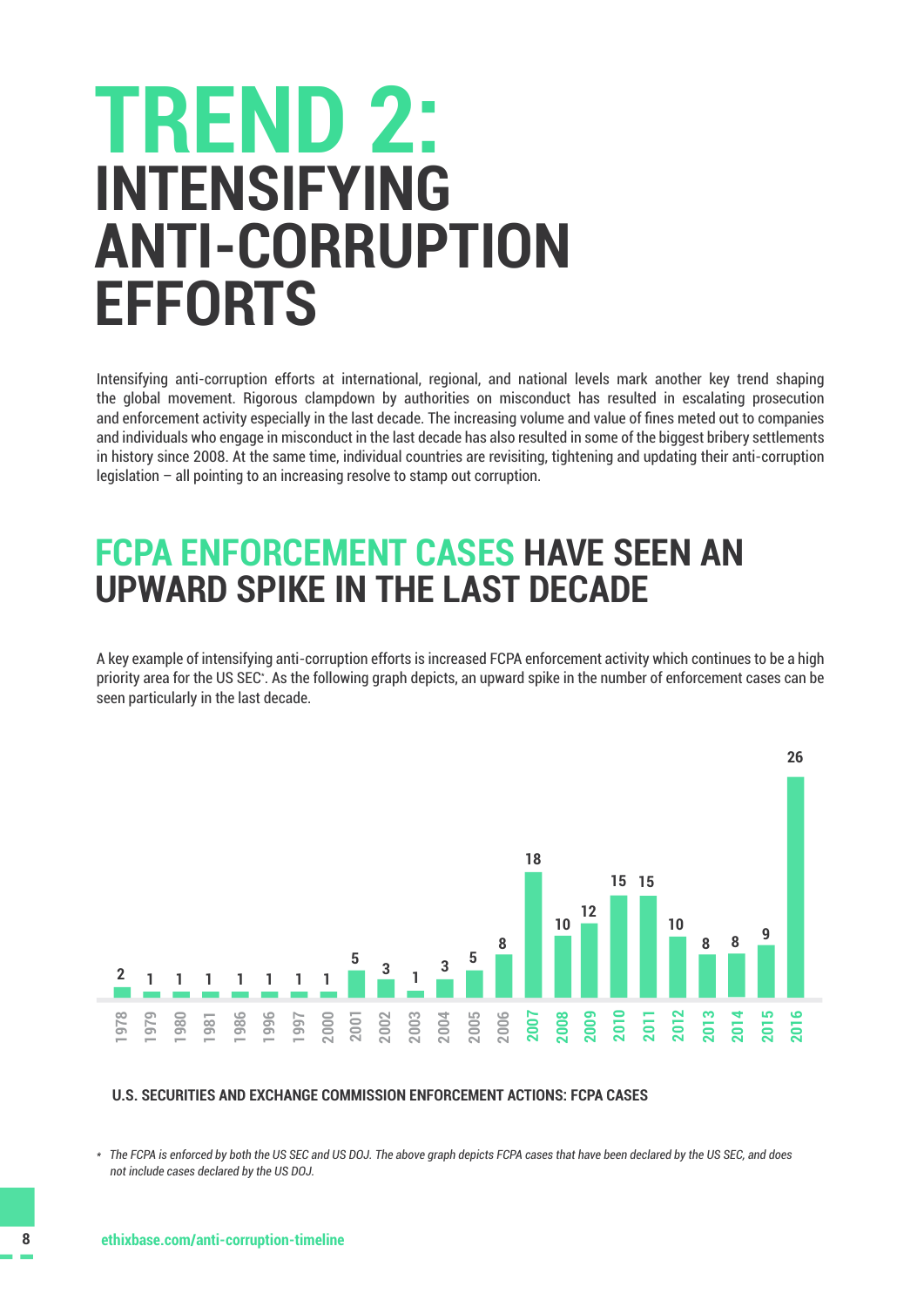## **IN HISTORY BEGIN FROM 2008 (as of April 2017) THE TOP10 FCPA-RELATED SETTLEMENTS**

As anti-corruption efforts intensify, soaring exposure of corporate misconduct especially in recent years has been accompanied by increasing penalties. In particular, the last decade has stood out featuring some of the most significant FCPA-related cases and landmark settlements across 40 years of anti-corruption history.



*\* Per a press release issued by the US DOJ in March 2010, it was announced that BAE Systems pleaded guilty to "conspiring to defraud the United States by impairing and impeding its lawful functions, to make false statements about its Foreign Corrupt Practices Act (FCPA) compliance program, and to violate the Arms Export Control Act (AECA) and International Traffic in Arms Regulations (ITAR)".*

 *These are the countries in which the bribes allegedly occurred, as well as the industry sectors associated with each bribery case.*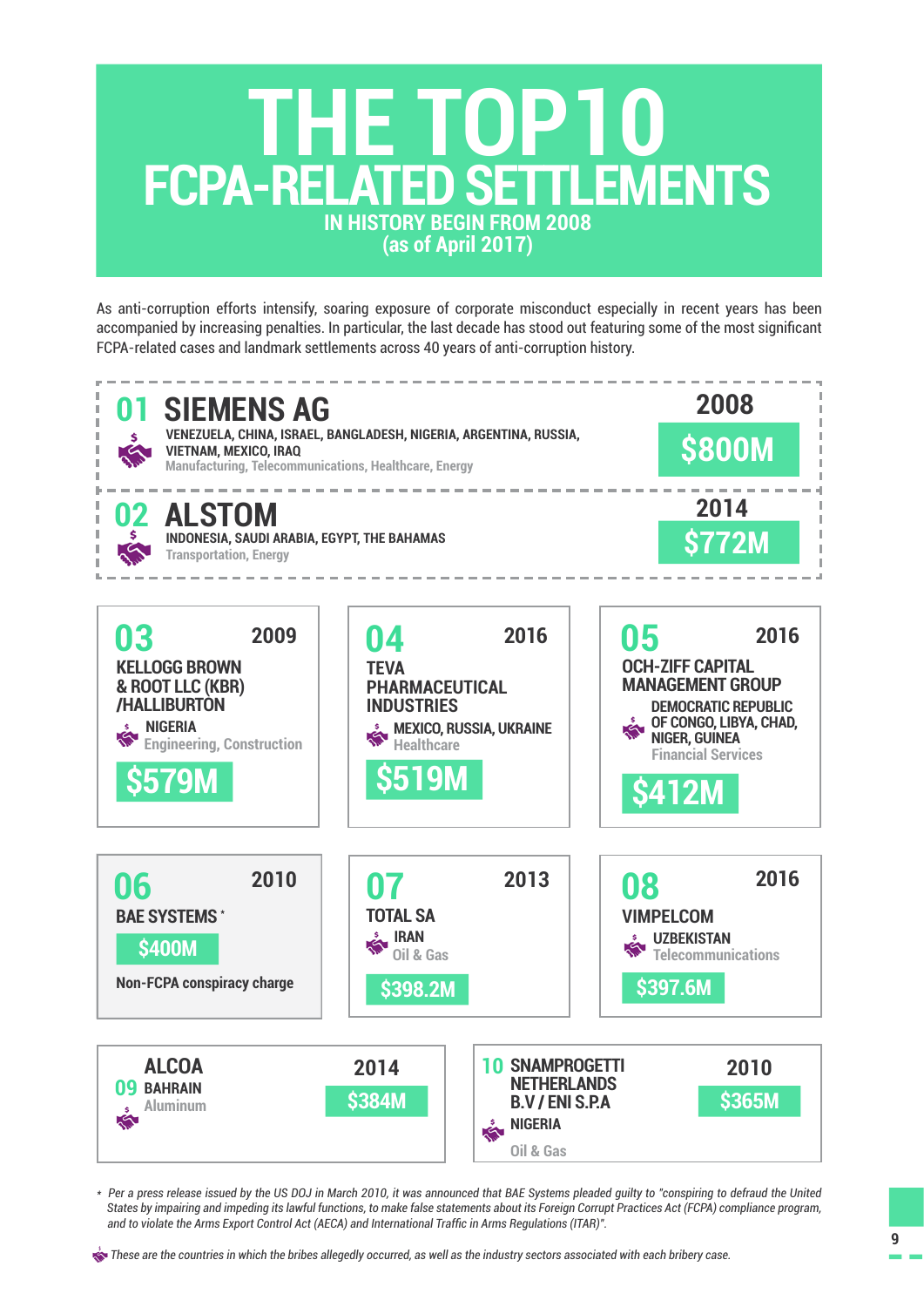## **TIGHTENING ANTI-CORRUPTION LAWS**

At a domestic level, countries are doing more to step up anti-corruption enforcement by revamping anti-bribery and corruption laws, most of which include increased criminal liability. These include, but are not limited to:

#### **FRANCE**

In November 2016, France adopted new anticorruption legislation to enable companies to strike negotiated financial settlements with magistrates, in line with practice in the US and UK. Dubbed "Sapin 2", the bill will create a new anti-corruption agency (Agence Française Anticorruption (AFA)) and offer greater protection for whistleblowers, also allowing for Deferred Prosecution Agreements (DPAs).

**View this in the timeline on [page 20](#page-19-0).**

### **BRAZIL**



The Clean Company Act 2014 is Brazil's first anti-corruption law to hold companies responsible for their employee's corrupt actions. In effect from the 29th of January 2014, the Act imposes strict liability on Brazilian and foreign companies with headquarters, branches or representation in Brazil, for domestic and foreign bribery. Fines can reach up to 20% of a company's gross annual revenue or, if turnover is hard to determine, 60 million Reais (USD \$19 million).

**View this in the timeline on [page 17.](#page-16-0)** 

### **SOUTH KOREA**



South Korea's strictest-ever anti-graft law, also known as the Kim Young-ran Law, took effect on the 28th of September 2016. Aimed at rooting out corruption and irregularities existing in South Korean society, the law calls for workers in certain sectors to maintain higher ethical standards by refraining from receiving any gift priced beyond a legal ceiling. The ruling limited what people working for the government, media outlets and schools can accept, capped at 30,000 won (US \$27) for meals, 50,000 won (US \$45) for gifts and 100,000 won (US \$90) for congratulatory and condolence money. It is applied to around 4 million South Koreans working at 40,919 governmental and private organisations.

**View this in the timeline on [page 19](#page-18-0)**.

#### **CHINA**



China's anti-corruption drive led by President Xi Jinping has seen crackdowns on a large number of "tigers" and "flies" (powerful leaders and lowly bureaucrats) since late 2012, in an anti-corruption campaign that continues to intensify. In January 2017, it was reported that [nearly 1.2 million people have been](http://www.businesstimes.com.sg/government-economy/china-graft-drive-has-punished-12m-watchdog)  [punished in China's ongoing anti-graft campaign. As](http://www.businesstimes.com.sg/government-economy/china-graft-drive-has-punished-12m-watchdog)  [part of the campaign, the Central Commission for](http://www.businesstimes.com.sg/government-economy/china-graft-drive-has-punished-12m-watchdog)  [Discipline Inspection \(CCDI\) said nearly 2,600](http://www.businesstimes.com.sg/government-economy/china-graft-drive-has-punished-12m-watchdog)  [fugitives have been extradited or repatriated, and 8.6](http://www.businesstimes.com.sg/government-economy/china-graft-drive-has-punished-12m-watchdog)  [billion yuan \(US\\$1.2 billion\) worth of assets have](http://www.businesstimes.com.sg/government-economy/china-graft-drive-has-punished-12m-watchdog)  [been recovered.](http://www.businesstimes.com.sg/government-economy/china-graft-drive-has-punished-12m-watchdog) Anti-corruption legislation was also revisited in China in 2016 [when China raised the](http://www.scmp.com/news/china/policies-politics/article/1936967/china-raises-corruption-threshold-death-penalty)  [corruption threshold for the death penalty from](http://www.scmp.com/news/china/policies-politics/article/1936967/china-raises-corruption-threshold-death-penalty)  [100,000 yuan to 3 million yuan, updating standards](http://www.scmp.com/news/china/policies-politics/article/1936967/china-raises-corruption-threshold-death-penalty)  [enshrined in the Criminal Law around two decades](http://www.scmp.com/news/china/policies-politics/article/1936967/china-raises-corruption-threshold-death-penalty)  [ago](http://www.scmp.com/news/china/policies-politics/article/1936967/china-raises-corruption-threshold-death-penalty).

**View this in the timeline on [page](#page-17-0) [18](#page-17-0)**.

### **UNITED KINGDOM**



In January 2017, it was reported that Britain was considering introducing a tough U.S.-style anti-corruption regime for multinational companies and their senior executives by making them liable for failing to prevent the economic crimes of staff and agents.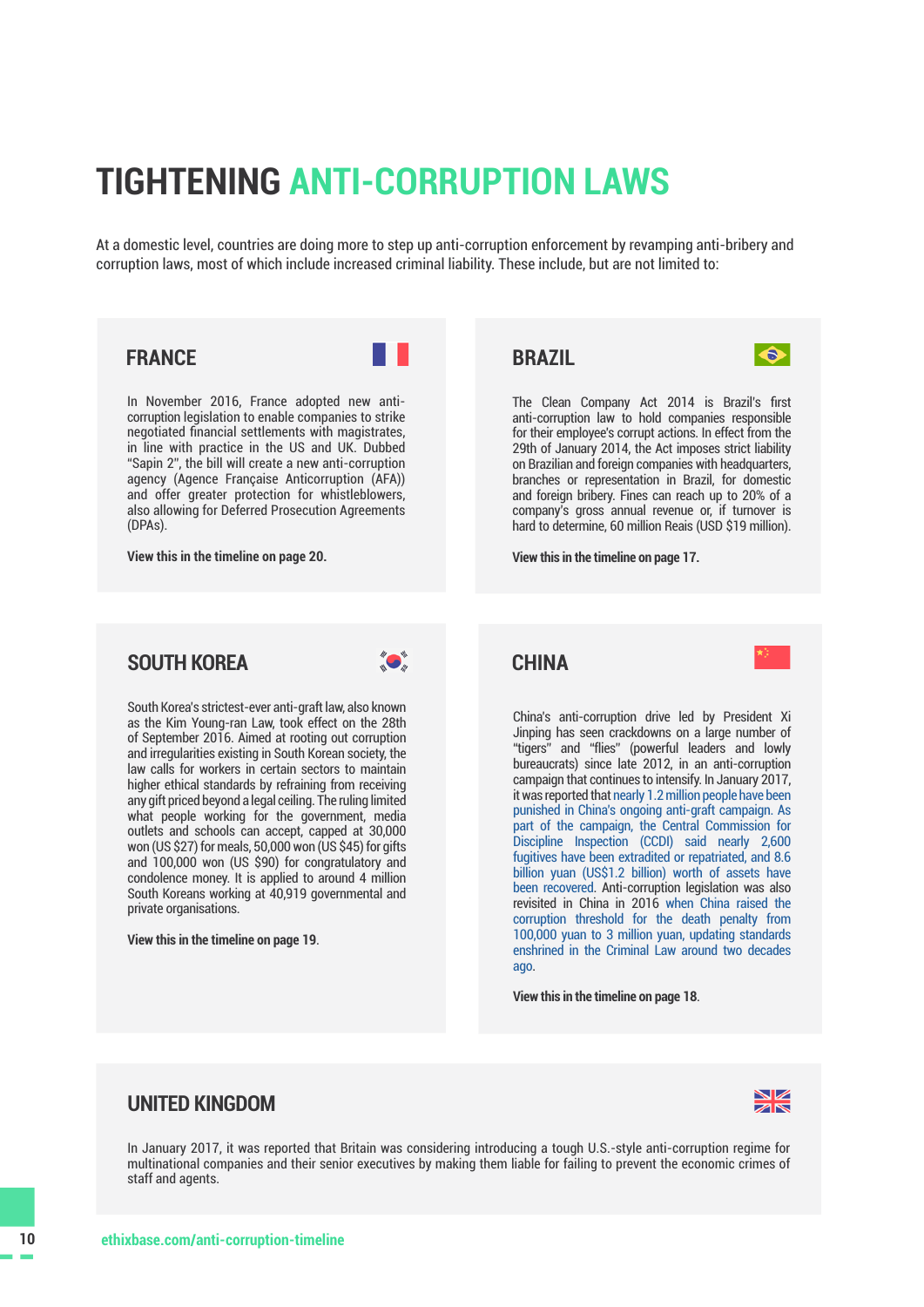# <span id="page-10-0"></span>**THE TIMELINE BEGINS**



**While not exhaustive, take a look at our timeline of key anti-corruption developments from the last 40 years – events that have underpinned the continued evolution of the global anti-corruption movement. A movement that continues to globalise, intensify and expose.**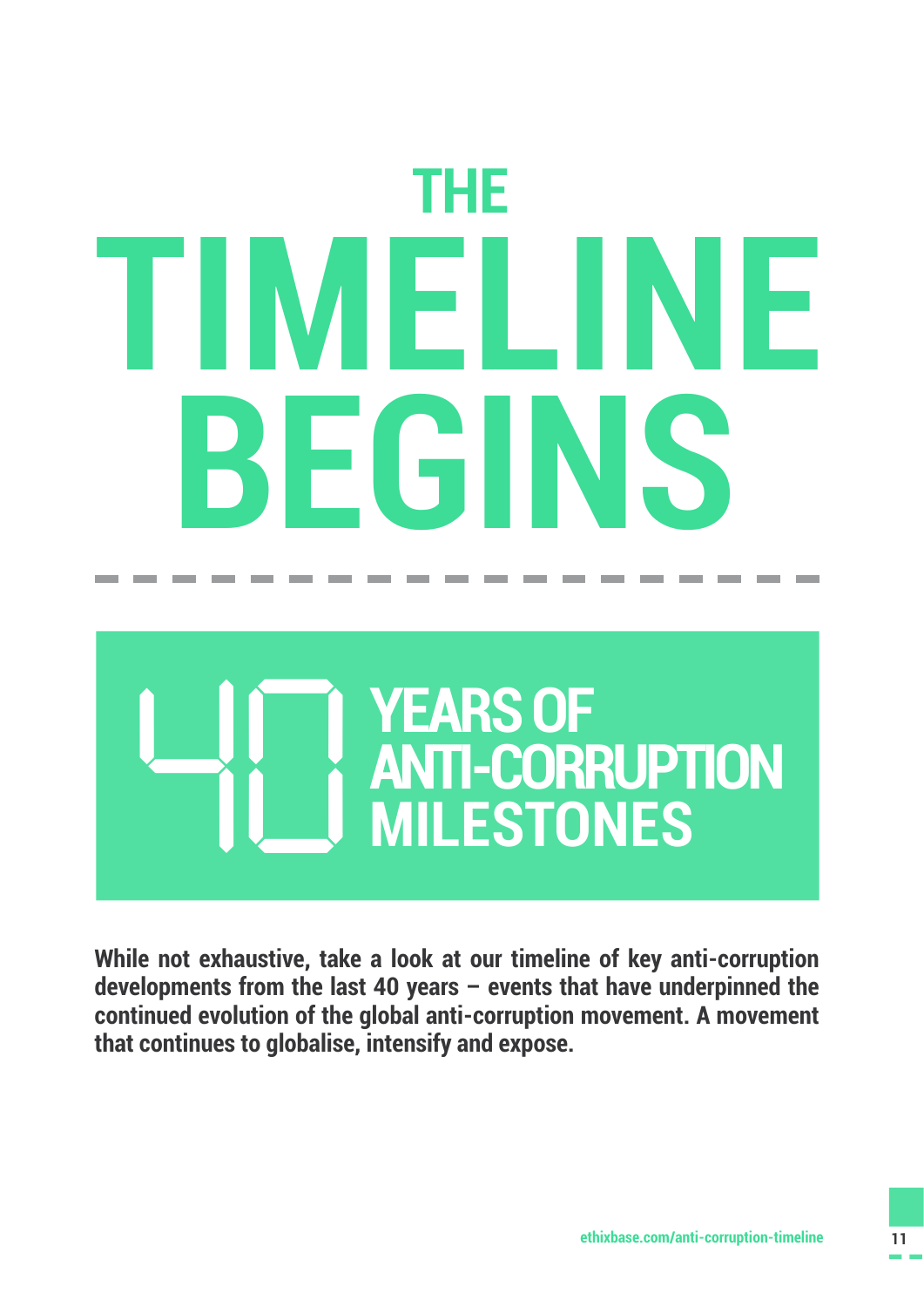## <span id="page-11-0"></span>**ANTI-CORRUPTION TIMELINE**



**The birth of the FCPA marks a key beacon charting future course for the anti-corruption movement**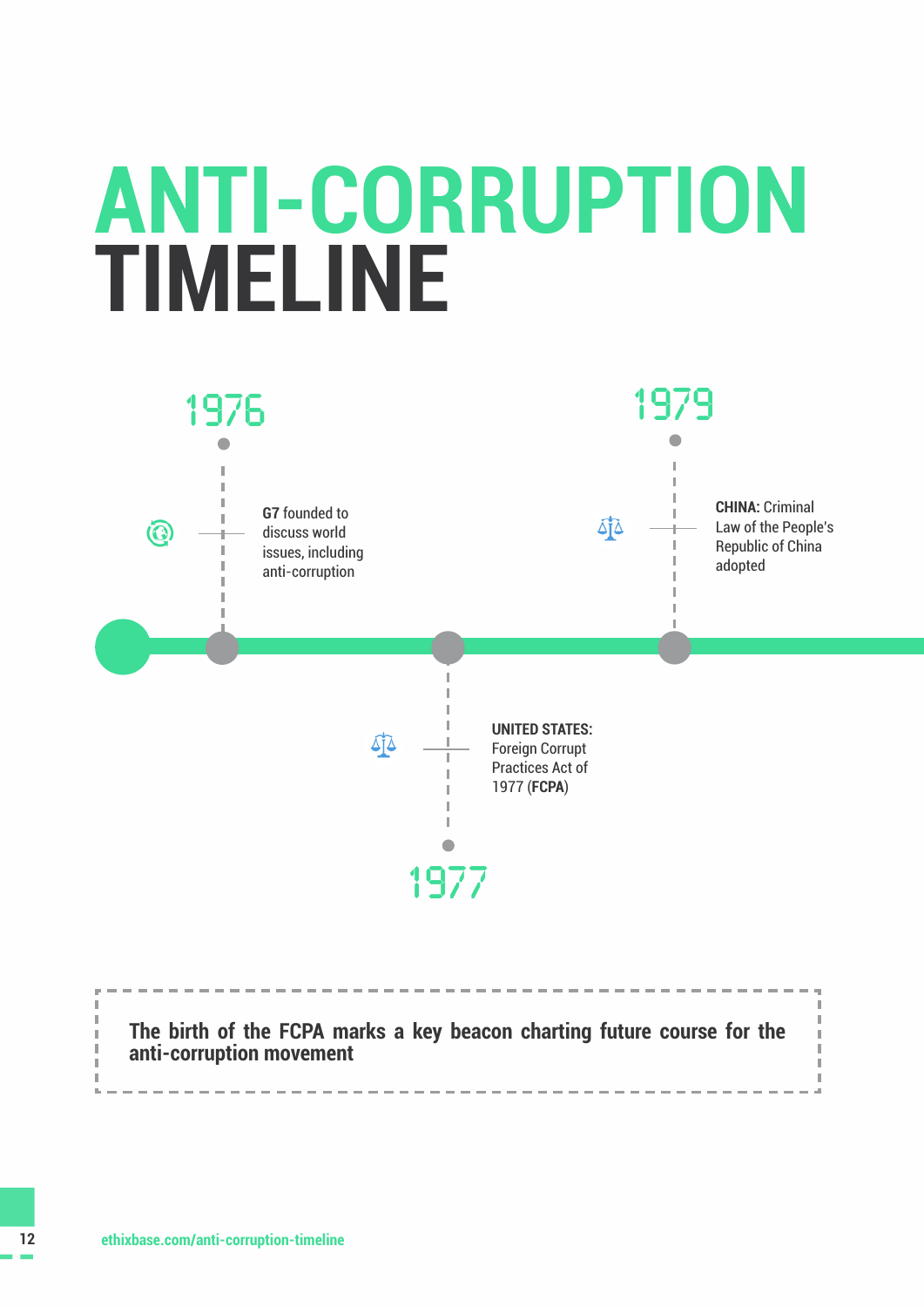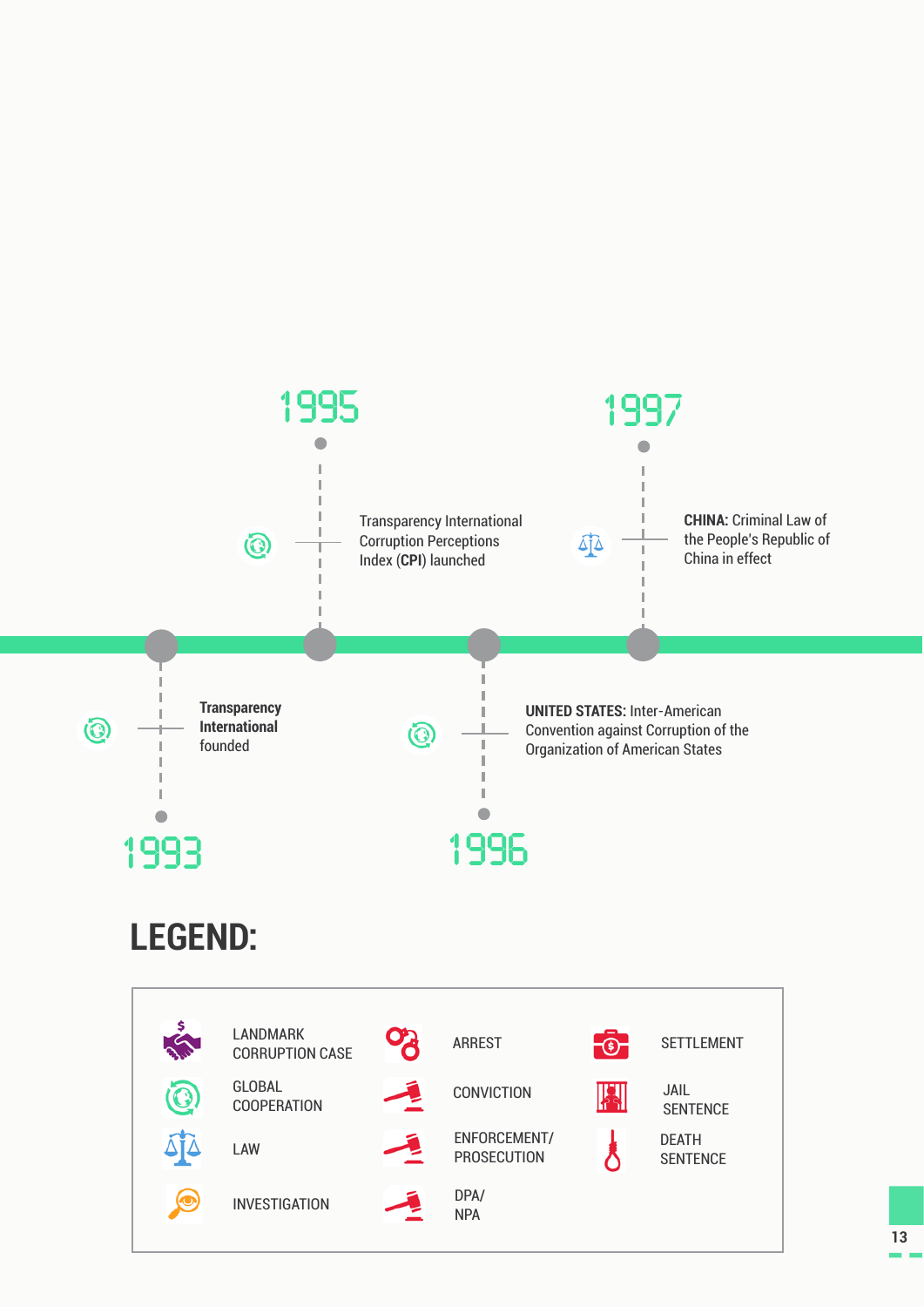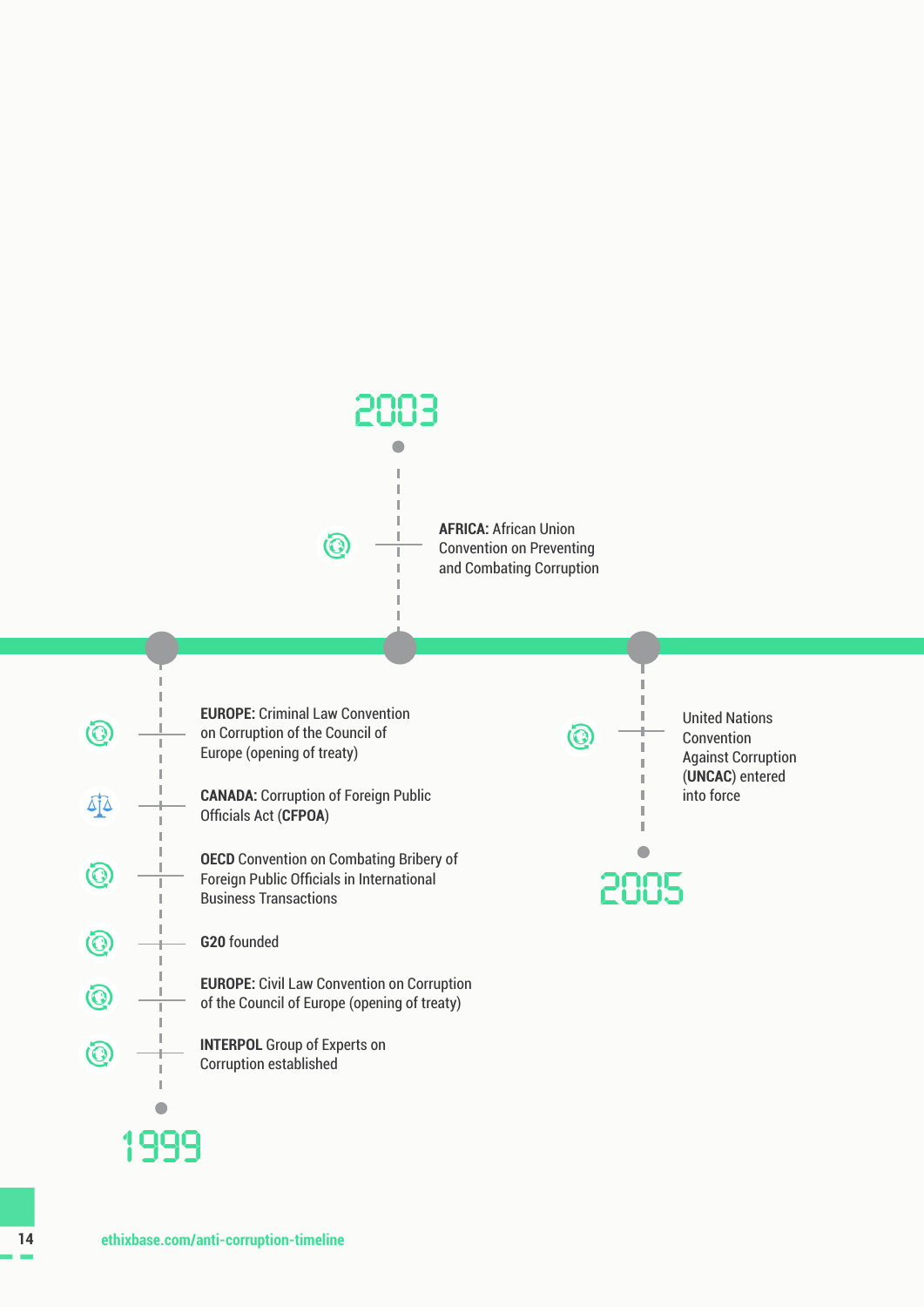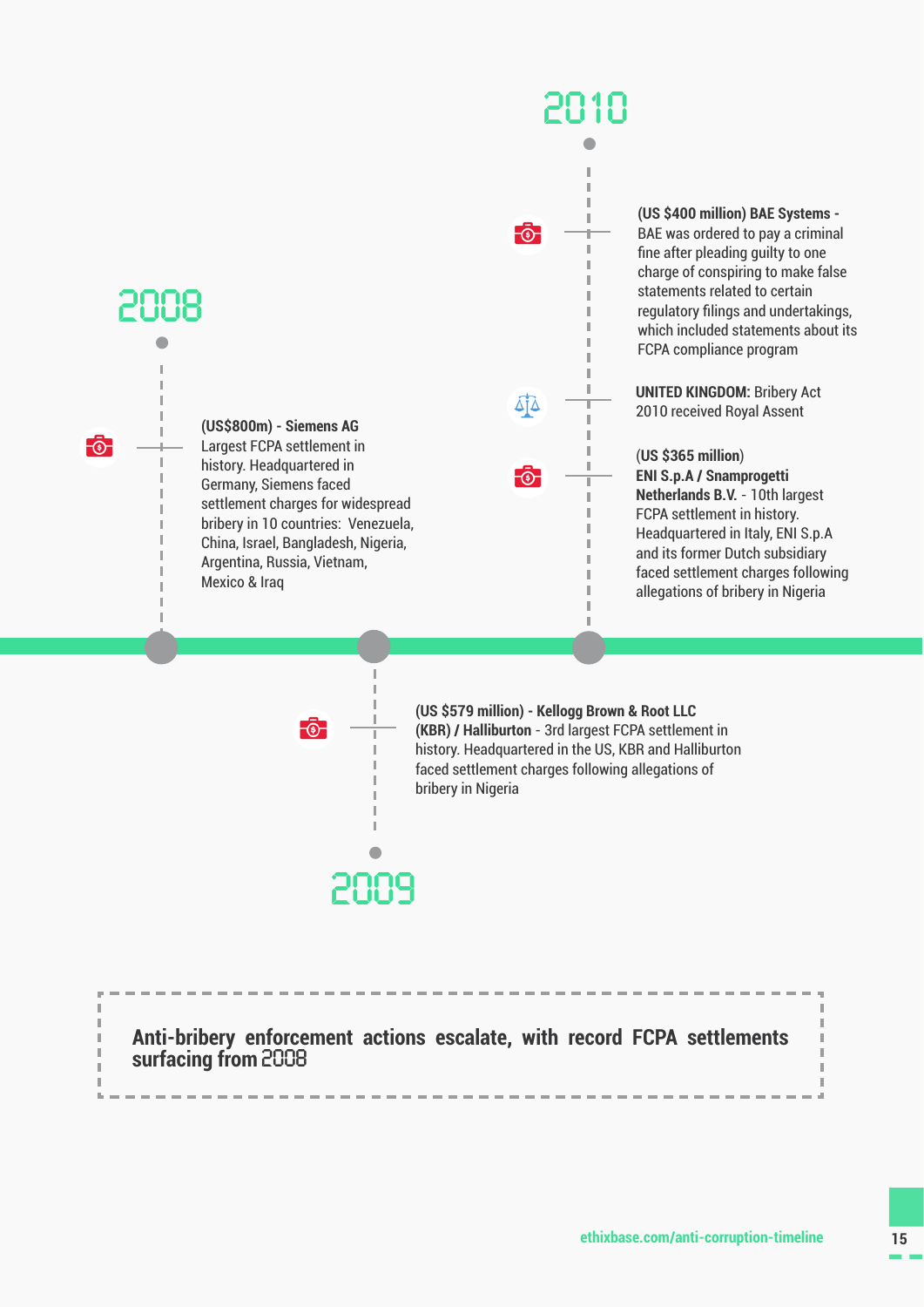<span id="page-15-0"></span>

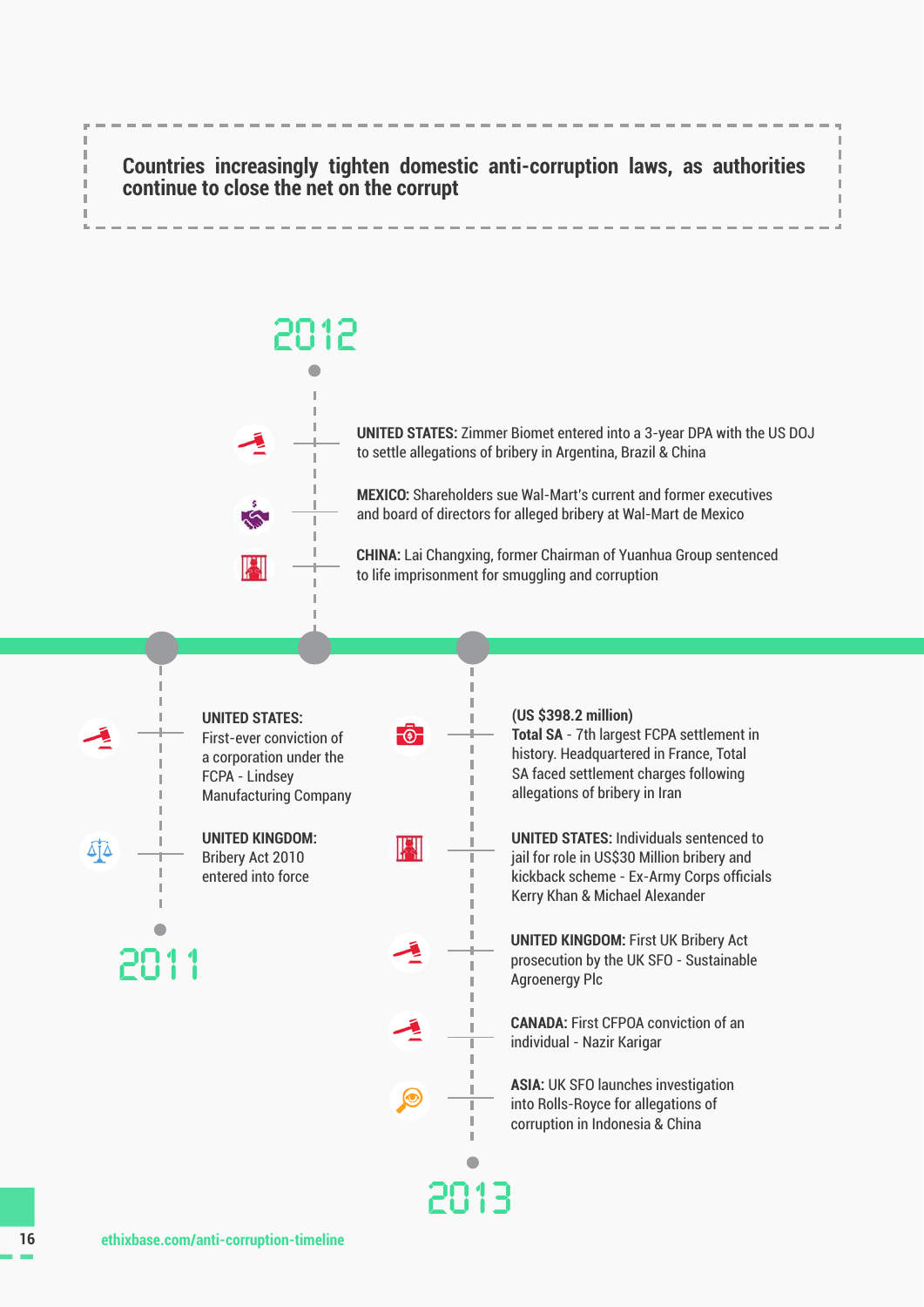### <span id="page-16-0"></span>**2014 (US \$384 million) - Alcoa -** 9th largest FCPA settlement F®in history. Headquartered in the US, Alcoa faced settlement charges following allegations of bribery in Bahrain ΔÎΔ **BRAZIL:** Brazilian Clean Company Act in effect **ASIA:** US DOJ launches investigation into O Rolls-Royce for allegations of corruption in Indonesia, China & India **BRAZIL:** "Operation Car Wash" – Petrobras bribery scandal emerged **(US \$55 million) - Bio-Rad Laboratories, Inc -** Headquartered in the US, F®F Bio-Rad Laboratories, Inc. faced settlement charges for FCPA violations following allegations of bribery in Russia, Vietnam & Thailand **(US \$772 million) - Alstom -** 2nd largest FCPA settlement in history. F®-Headquartered in France, Alstom faced settlement charges following allegations of bribery in Indonesia, Saudi Arabia, Egypt & the Bahamas

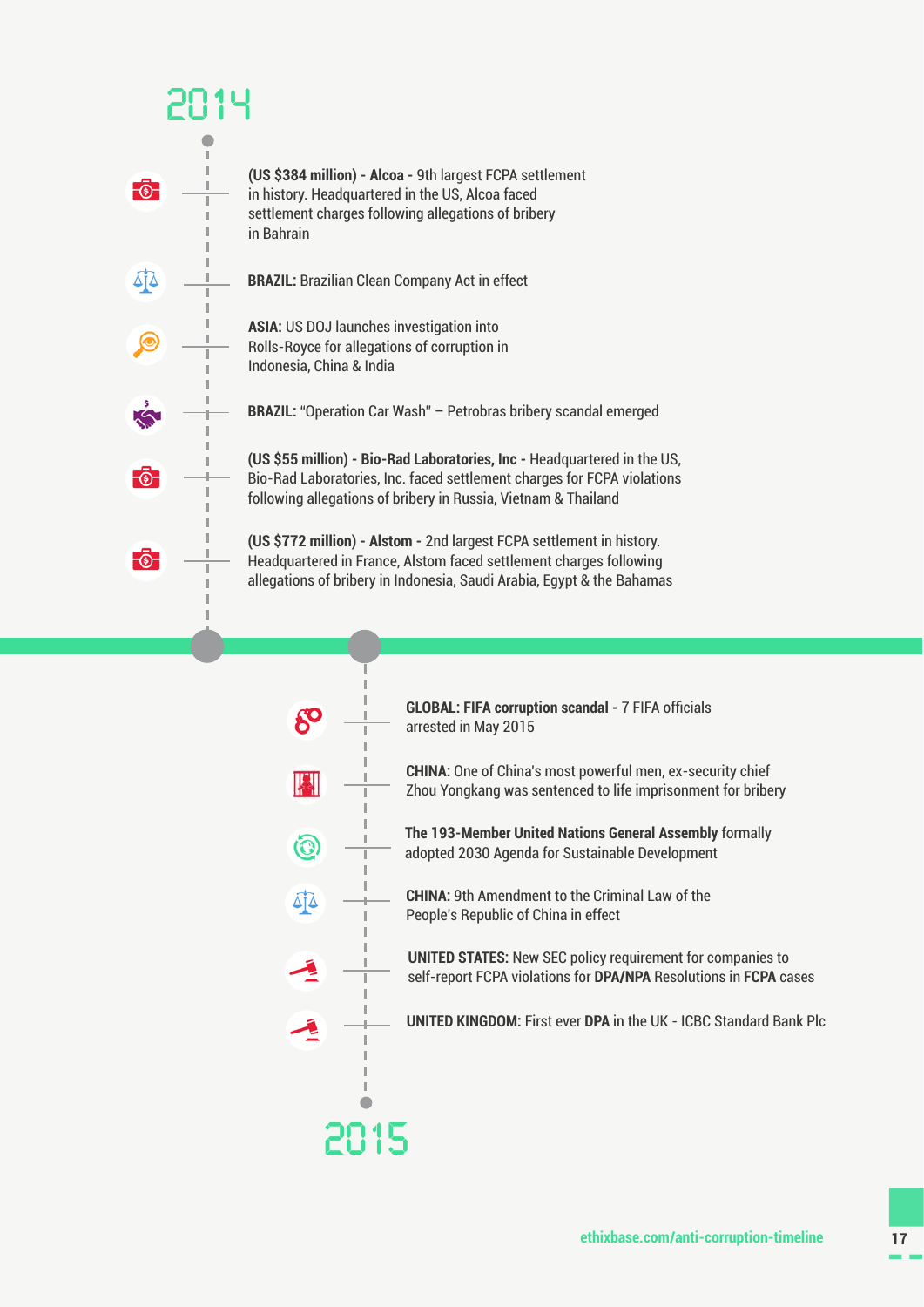### <span id="page-17-0"></span>**Landmark year of anti-corruption milestones, as some of the largest corruption cases in history unfold**



**(US \$397.6 million) - Vimpelcom** - 8th largest FCPA settlement in history. Headquartered in the Netherlands, Vimpelcom faced settlement charges following allegations of bribery in Uzbekistan

**IRAN:** Iran billionaire Babak Zanjani sentenced to death for corruption

**BRAZIL:** Marcelo Odebrecht, former head of one of Brazil's largest industrial conglomerates sentenced to over 19 years in prison

**GLOBAL: Unaoil bribery scandal** (Investigations ongoing)

**GLOBAL: Panama Papers** Leak (Investigations ongoing)

 $\mathbb{I}$ 

**UNITED STATES:** US DOJ launched **a 1-year FCPA pilot program** to encourage companies to self-report FCPA-related misconduct **CHINA:** China revises prosecution and punishment guidelines for graft cases, including ۵آ∆ an increased threshold for the death penalty for corruption וי זו **CAMEROON:** Former Cameroon airlines boss jailed for life for \$56m graft case Q **GLOBAL:** Inaugural Anti-Corruption Summit in London **SOUTH KOREA:** Lotte Group Corruption Scandal - following authorities' investigation into bribery allegations, Lotte Group shelved what may have been a US\$4.5 billion initial public offering, the world's biggest in 2016 **UNITED STATES: Zimmer Biomet** breached **DPA** reached in 2012, and could face criminal prosecution **UNITED STATES:** First NPA case following launch of pilot program where the US DOJ acknowledges it will not prosecute US companies who self-report corruption: **Akamai Technologies Inc & Nortek Inc 2016 cont'd**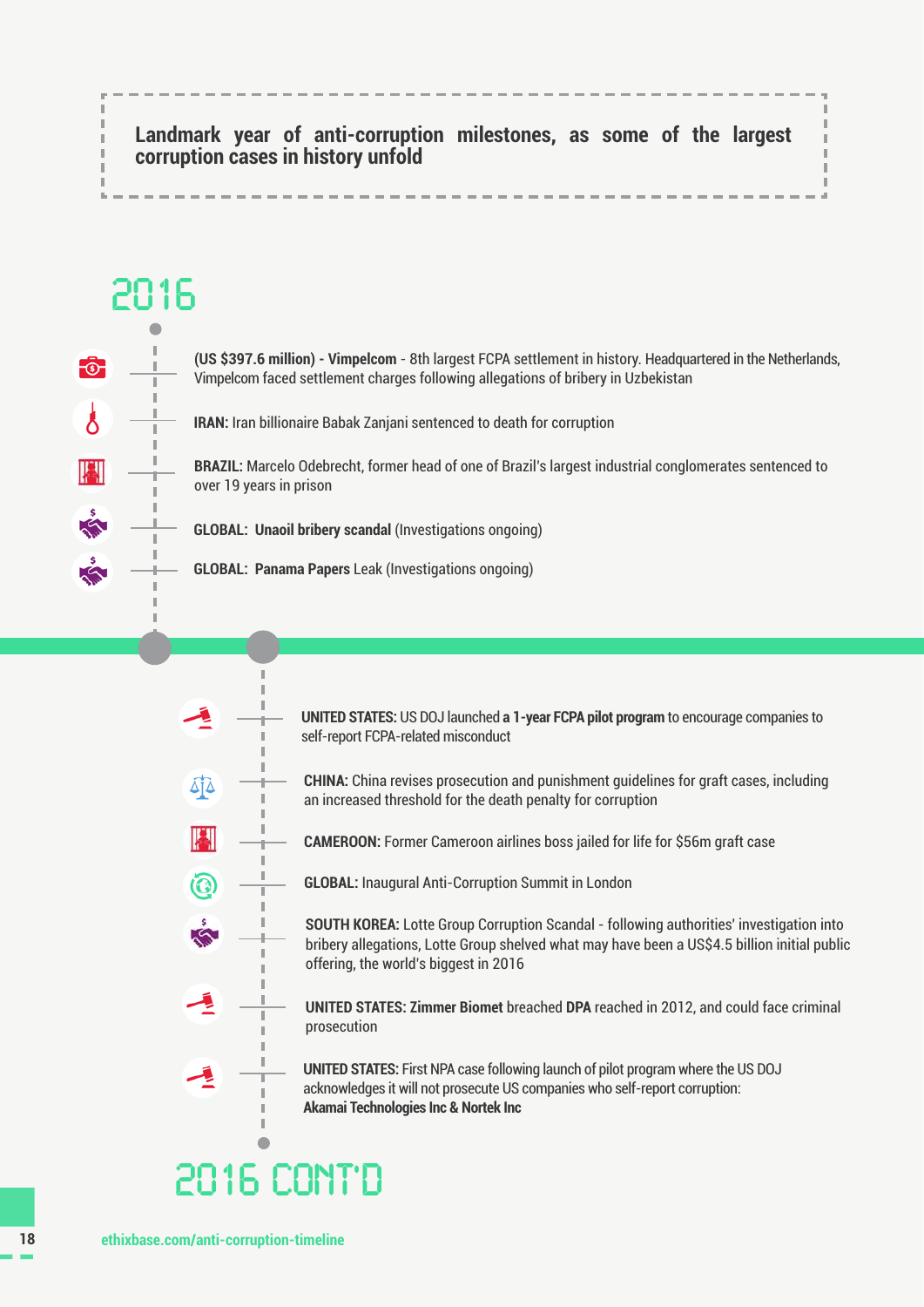## <span id="page-18-0"></span>**2016 cont'd**



**SWEDEN:** Ericsson meets with investors to address corruption concerns, amid allegations of bribery in Greece, Romania & China

**SOUTH KOREA:** Lotte Group Heiress arrested amid bribery probe

**GLOBAL: UK SFO** announces criminal investigation into the activities of Unaoil

**ASIA:** Expanding bribery investigations by German prosecutors into Rolls Royce sales across 7 Asian countries

**DENMARK:** First country in the world to buy data from the Panama Papers leak for investigations into tax dodgers

**GLOBAL:** FIFA opens corruption case against former FIFA president Sepp Blatter and his lieutenants

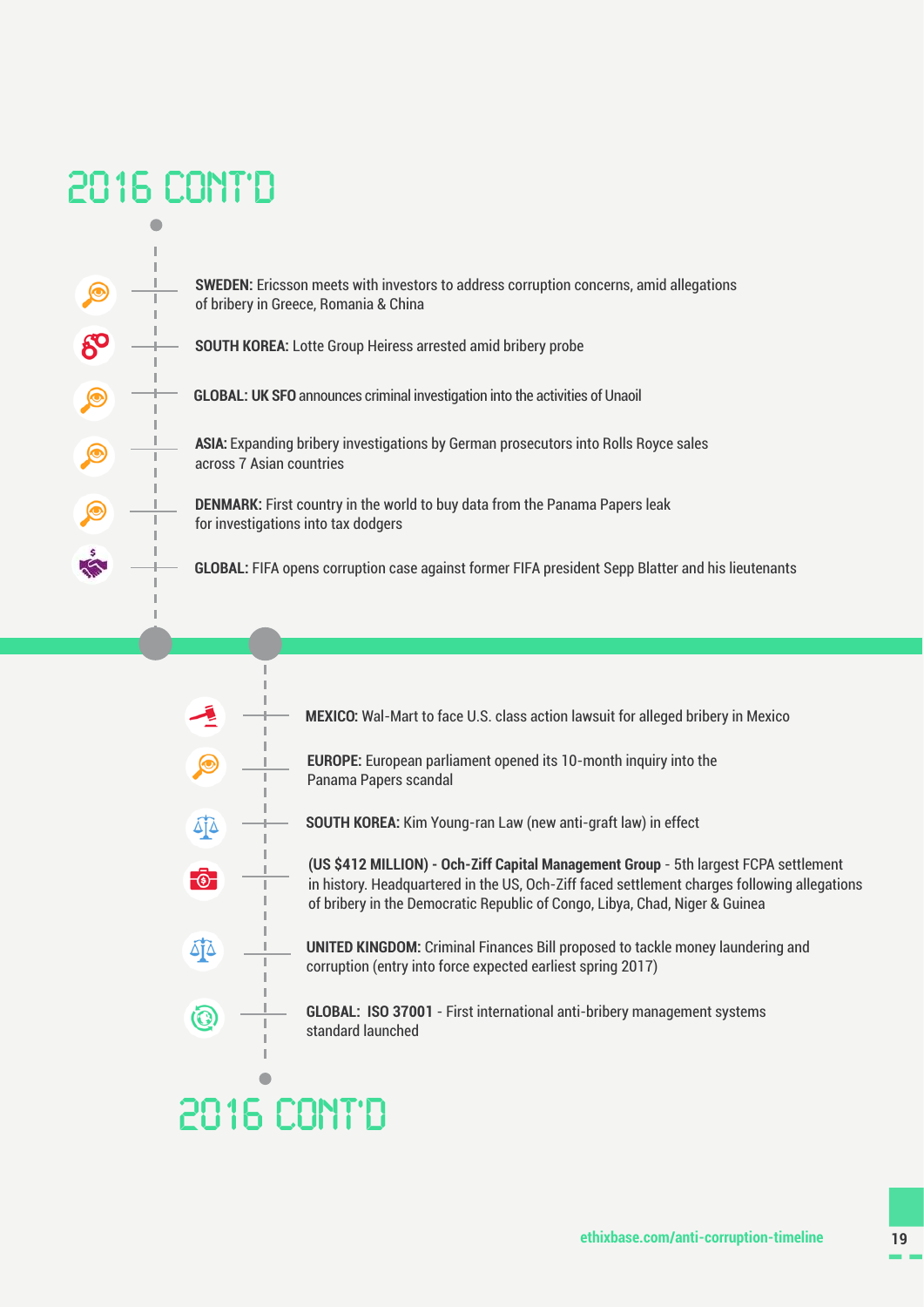<span id="page-19-0"></span>**The anti-corruption movement continues to globalise, intensify and punish the corrupt**

## **2016 CONT'D**

 $\bullet$ I.

513

44

**SOUTH KOREA:** Lotte Group Chairman Shin Dong-bin and relatives indicted in corruption case

**SINGAPORE:** Trial of ex-BSI banker kicks off in Singapore, first in the international **1MDB** probe

**FRANCE:** Adoption of new anti-corruption legislation **"Sapin 2"**, to enable companies to strike negotiated financial settlements with magistrates, in line with practice in the US and UK

**EUROPEAN UNION:** EU Non-Financial Reporting Directive requirement for member states to transpose this into national legislation by 6 December 2016



 $\blacksquare$ 

**UNITED STATES:** US seizure of about \$1 billion in assets allegedly acquired with funds siphoned from 1Malaysia Development Bhd. to move ahead

**(AT LEAST US \$3.5 BILLION) - Odebrecht SA & Braskem SA** agreed to international settlement charges relating to the Petrobras bribery case, setting a record for a multi-country corruption settlement

**(US \$519 MILLION) - Teva Pharmaceutical Industries -** 4th largest FCPA settlement in history. Headquartered in Israel, Teva faced settlement charges following allegations of bribery in Mexico, Russia & Ukraine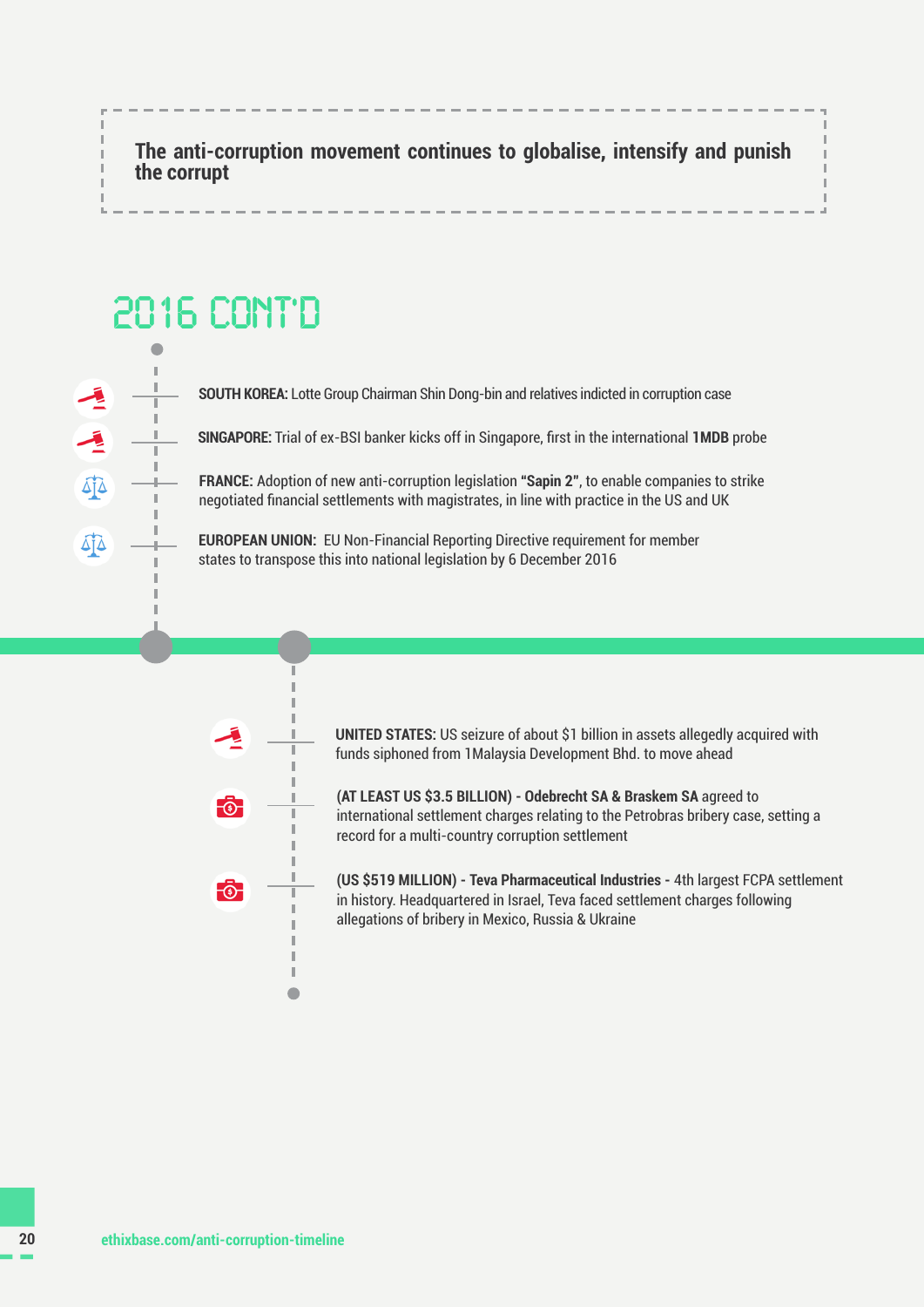## <span id="page-20-0"></span>**Q1 2017 & UPCOMING**

 $-6$ 

F®

<del>-</del> ඉ

|  | <b>Singapore:</b> Singapore prosecutors charge 5th person in 1MDB probe                                                                                                                                        |
|--|----------------------------------------------------------------------------------------------------------------------------------------------------------------------------------------------------------------|
|  | (US\$30.5 MILLION) - Zimmer Biomet agreed to a settlement to resolve a U.S. foreign<br>bribery investigation on misconduct related to its business in Mexico & Brazil                                          |
|  | (US\$809 MILLION) – Rolls-Royce reached settlements with UK, US & Brazil authorities<br>relating to bribery. The UK part of the settlement was the biggest to-date for the UK SFO at<br>almost US\$600 million |
|  | (US\$7.2 BILLION) - Deutsche Bank reached a final settlement with the US DOJ over its<br>handling of mortgage-backed securities before 2008, admitting to misleading investors                                 |
|  | <b>ASIA:</b> Thai Airways and Indonesia's Corruption Eradication Commission announce<br>probes into alleged bribery by Rolls-Royce                                                                             |
|  |                                                                                                                                                                                                                |



 $\sqrt{2}$ 

**UNITED STATES:** Wal-Mart won the dismissal of a U.S. lawsuit accusing Wal-Mart of defrauding shareholders in its Wal-Mart de Mexico unit by concealing its suspected bribery of public officials in Mexico

**GLOBAL:** Establishment of the International Anti-Corruption Coordination Centre **(IACCC)** in London, to pursue the corrupt across borders

**(US\$2.6 BILLION)** – A US court sentencing ruled that **Odebrecht** will pay \$2.6 billion in fines to resolve charges with US, Brazilian & Swiss authorities in record multi-country settlement relating to the Petrobras bribery case (April 2017)

**SINGAPORE:** Official opening of the Corrupt Practices Investigation Bureau (CPIB) Corruption Reporting and Heritage Centre

**FIFA** bribery trial to begin, involving 7 former soccer officials & 1 former marketing executive (November 2017)

This timeline of anti-corruption milestones has been designed to reflect some of the most significant anti-corruption developments globally, and is not exhaustive.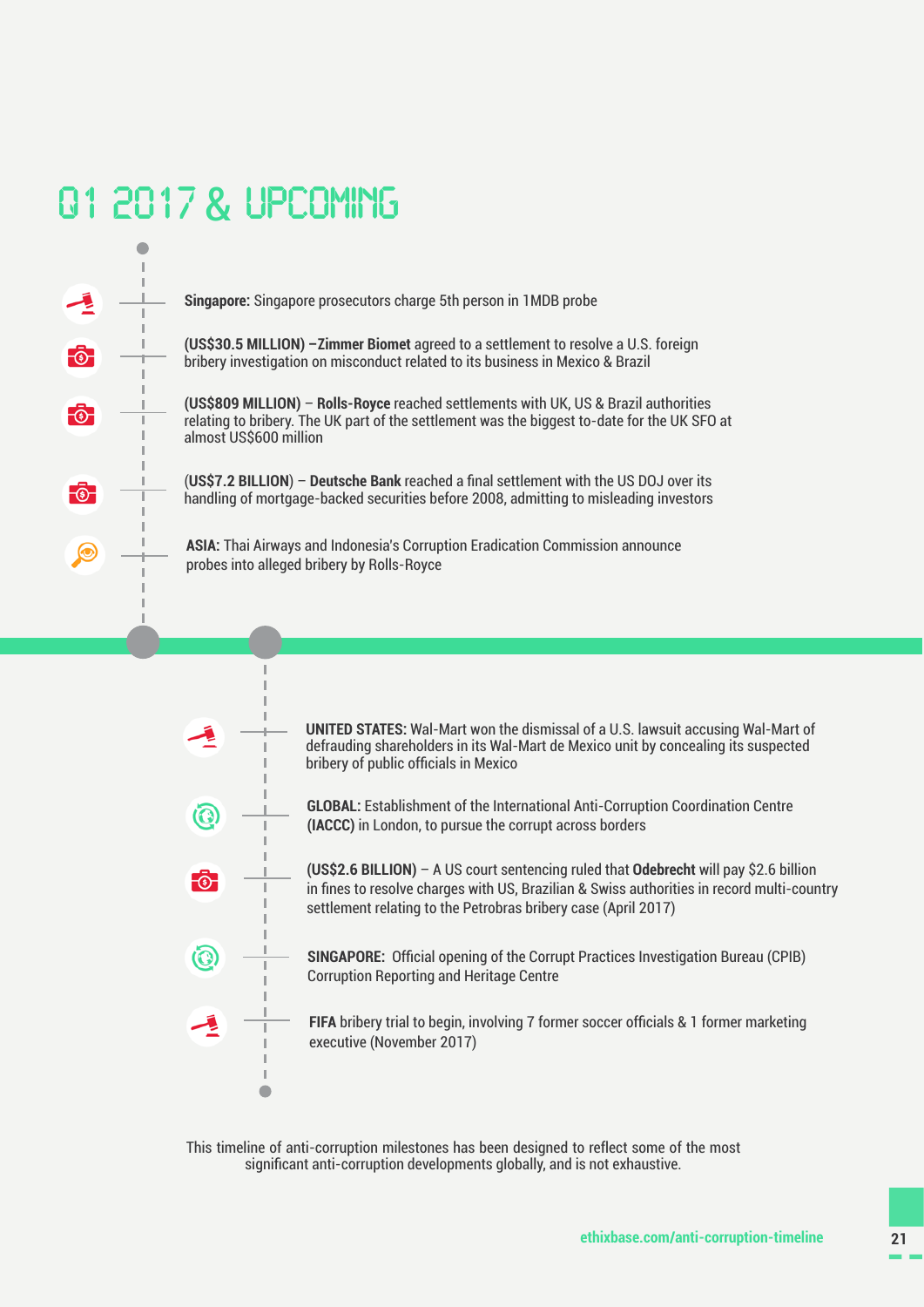## <span id="page-21-0"></span>**PUBLIC AWARENESS & TRANSPARENCY TREND 3:**

Corruption has long posed a global threat to society and businesses, leading to injustice, misdistribution of resources, economic decay and social unrest. Unsurprisingly, the outcomes and immeasurable costs associated with corruption have over the years attracted increasing attention and fuelled a growing collective voice that continues to call out corruption and demand business transparency.

Amid increasing public attention to the problem and pervasiveness of corruption, media reports on anti-corruption demonstrations by the public across South America, Asia and other regions continue to make headlines with some regularity. A growing number of corruption cases have also made headlines over the years, which clearly demonstrate how large numbers of corporates and individuals can be implicated. The Unaoil bribery scandal **(in the timeline on [page 18](#page-17-0))** is just one of many recent cases that continue to reinforce the importance of knowing who you do business with throughout your supply chains. With no organisation or individual immune to punishment for corruption, ignorance of misconduct within an organisation's supply chain can no longer serve as an excuse, nor a defence.

Stakeholder accountability has also hit an unprecedented high in recent years as investors, media and the public demand increasing corporate transparency. In the case of Wal-Mart, shareholders sued Wal-Mart and its board of directors in 2012 for defrauding shareholders by concealing suspected bribery at its Mexico subsidiary. [While Wal-Mart eventually](http://ethixbase.com/eanews/united-states-us-judge-dismisses-case-wal-mart-mexico-bribery/) [won the dismissal of one lawsuit against Wal-Mex's former Chairman Ernesto Vega and Chief Executive Scot Rank](http://ethixbase.com/eanews/united-states-us-judge-dismisses-case-wal-mart-mexico-bribery/) in February 2017, this case signals an emerging dimension of stakeholder accountability, where a company can face repercussions of hurt investor confidence and risk being taken to task by investors for alleged or actual misconduct. With a massive amount of data on companies now at the disposal of investors, the investor today has become more saavy and equipped to make smarter investment decisions. As investors look to minimise the risk of investing in the 'wrong' company, evaluating a potential investment opportunity means that criteria surrounding a company's conduct and reputation are increasingly considered when deciding whether to start, continue or terminate the investment.

**View developments in the Wal-Mart case in the timeline on pages [16](#page-15-0) & [21](#page-20-0).**

**With a massive amount of data on companies now at the disposal of investors, the investor today has become more saavy and equipped to make smarter investment decisions. As investors look to minimise the risk of investing in the 'wrong' company, evaluating a potential investment opportunity means that criteria surrounding a company's conduct and reputation are increasingly considered when deciding whether to start, continue or terminate the investment.** 

#### **DID YOU KNOW?**

**The US SIF Foundation's 2016 [Report on Sustainable and Responsible Investing Trends i](http://www.ussif.org/sribasics)n the United States identified at least \$8.72 trillion in total assets under professional management in the United States. As Environmental, Social And Governance (ESG) factors continue to be considered in investment decisions, governance factors such as bribery and corruption risk cannot be ignored – as they can negatively impact a company's reputation and impact valuation.**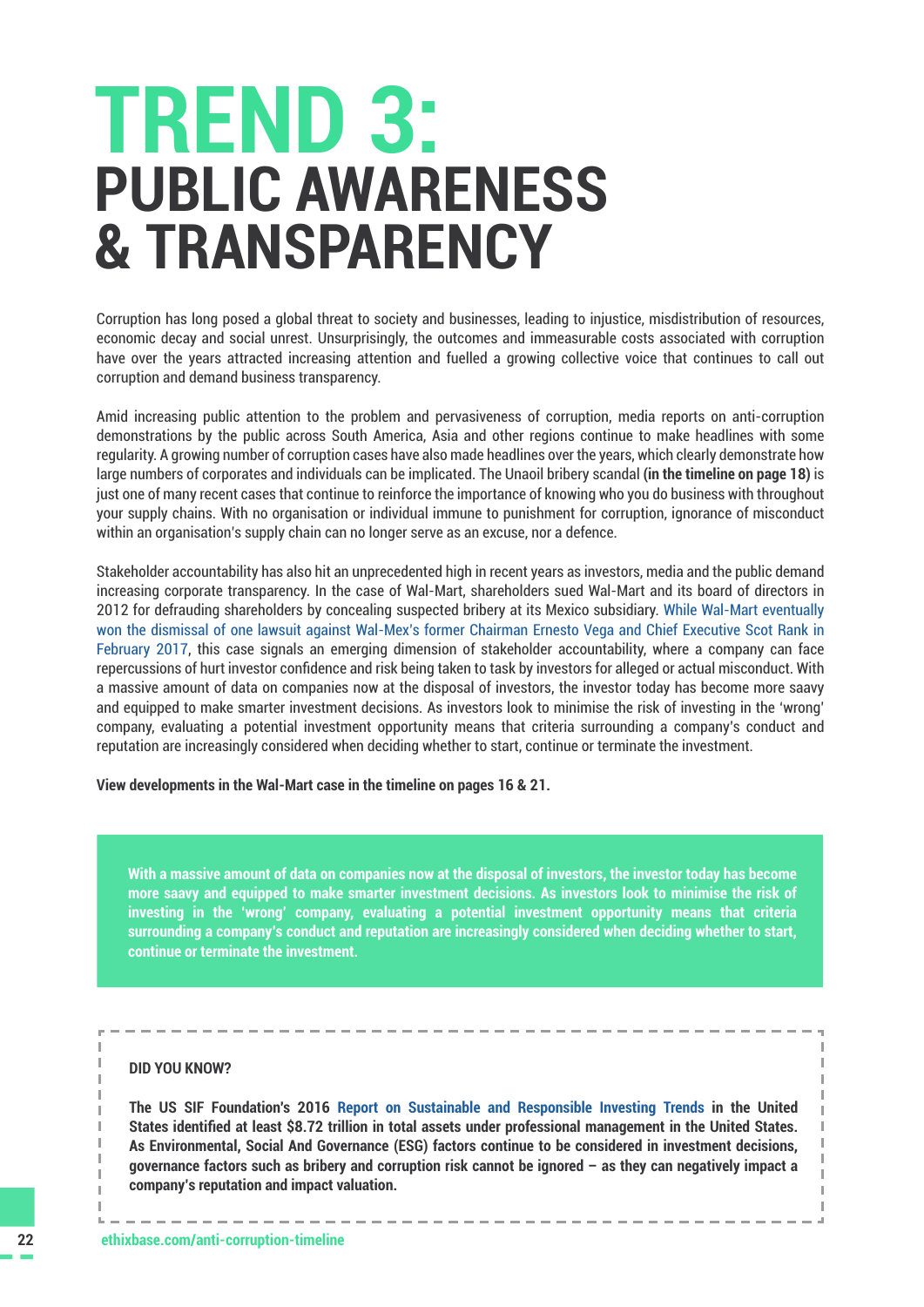### **NO ORGANISATION IS UNTOUCHABLE**

A key milestone in 2015 marked a significant change in the world of enforcement, with the Fédération Internationale de Football Association (FIFA) case **(in the timeline on [page 17](#page-16-0))** shining the light on corruption in sport – catapulting the issue of corruption to the forefront of the international social consciousness. The fact that authorities chose to act against FIFA is significant – particularly as the organisation has operated with impunity since its inception in 1904 and has rarely been challenged by an external authority.

An ample number of cases in 2016 continued to reinforce the notion that no organisation is immune from scrutiny, especially in an era where ethical conduct and corporate transparency are increasingly expected of organisations. Just in a span of one week, the world saw two of the largest scandals in history unfold. Implicating a complex web of organisations and individuals from around the globe, the Unaoil bribery scandal and Panama Papers leak **(in the timeline on [page 18\)](#page-17-0)** set off investigations of unparalleled magnitude and reach, and continues today with the end seemingly nowhere in sight.

#### **DID YOU KNOW?**

J. J.

Ï I J. f, I. Ì. J. J. J. I J. Ï J.

f, J. f, Ĭ. J. J. J. Ï

-----------

Is your organisation conducting regular risk assessments of your third parties? Here is a checklist of criteria to consider for third party risk assessment:

- $\Box$  Country risk
- $\Box$  Public profile
- $\Box$  Significance to supply chain
- $\Box$  Industry/sector risk
- $\Box$  Level of transparency
- $\Box$  Results of baseline screening

The **ethiXbase Predictive Risk Indicator (PRI)** has shown that on average, **10% of an organisation's third parties pose moderate to high risk**.

----------------------

To learn more, please contact **question[s@ethixbase.com](mailto:questions%40ethixbase.com?subject=).**

### **NO INDIVIDUAL IS IMMUNE**

Going back to a landmark case in 2013 involving ex-army corps officials Kerry Khan and Michael Alexander, we saw how individuals can also be prosecuted for acts of bribery. In what some have deemed to be the largest bribery and bid-rigging scheme in federal contracting history, [Khan was sentenced to 19 years and 7 months in](https://www.washingtonpost.com/local/ex--army-corps-official-sentenced-in-contracting-scheme-of-historic-proportions/2013/07/11/7d8ba21e-ea21-11e2-a301-ea5a8116d211_story.html)  [prison and ordered to pay US \\$32.5 million in restitution](https://www.washingtonpost.com/local/ex--army-corps-official-sentenced-in-contracting-scheme-of-historic-proportions/2013/07/11/7d8ba21e-ea21-11e2-a301-ea5a8116d211_story.html). [Alexander faced a sentence of 6 years in prison](https://archives.fbi.gov/archives/washingtondc/press-releases/2012/former-u.s.-army-corps-of-engineers-manager-sentenced-to-six-years-in-prison-in-bribery-and-kickback-scheme).

More recently, Iranian billionaire Babak Zanjani made global news in 2016 when he was [sentenced to death](http://ethixbase.com/eanews/iran-iran-billionaire-babak-zanjani-sentenced-to-death-for-corruption/)  [for embezzlement and "spreading corruption on earth"](http://ethixbase.com/eanews/iran-iran-billionaire-babak-zanjani-sentenced-to-death-for-corruption/) **(in the timeline on [page 18](#page-17-0))** – only one of many cases in the past 40 years that seek to punish individuals for corruption.

In many jurisdictions, prosecutors are also increasingly seeking to bring criminal cases against individual company executives – serving as a reminder that individuals are increasingly held accountable for misconduct and are not immune to punishment. In the US, the DOJ has made the prosecution of individual FCPA cases an enforcement priority; while working to correct the perception that crooked executives can escape consequences for their corrupt actions and hide behind corporate structures while punishing the companies that employed them. Furthermore, [in many](http://ethixbase.com/whitepaper-country-focus-singapore-anti-corruption-compliance-corporate-practices/)  [jurisdictions criminal charges can be brought against](http://ethixbase.com/whitepaper-country-focus-singapore-anti-corruption-compliance-corporate-practices/)  [the directors of companies as a result of an employee's](http://ethixbase.com/whitepaper-country-focus-singapore-anti-corruption-compliance-corporate-practices/)  [corrupt conduct, even when the director has not](http://ethixbase.com/whitepaper-country-focus-singapore-anti-corruption-compliance-corporate-practices/)  [personally engaged in any wrongdoing and was entirely](http://ethixbase.com/whitepaper-country-focus-singapore-anti-corruption-compliance-corporate-practices/)  [unaware of it.](http://ethixbase.com/whitepaper-country-focus-singapore-anti-corruption-compliance-corporate-practices/)

### **"**

 $\mathbb{R}$ 

×

×

**Criminal and civil corporate investigations should focus on individuals from the inception of the investigation.** lividua<br>. <mark>- J</mark><br>\ttorne

**Former U.S. Deputy Attorney General Sally Quillian Yates**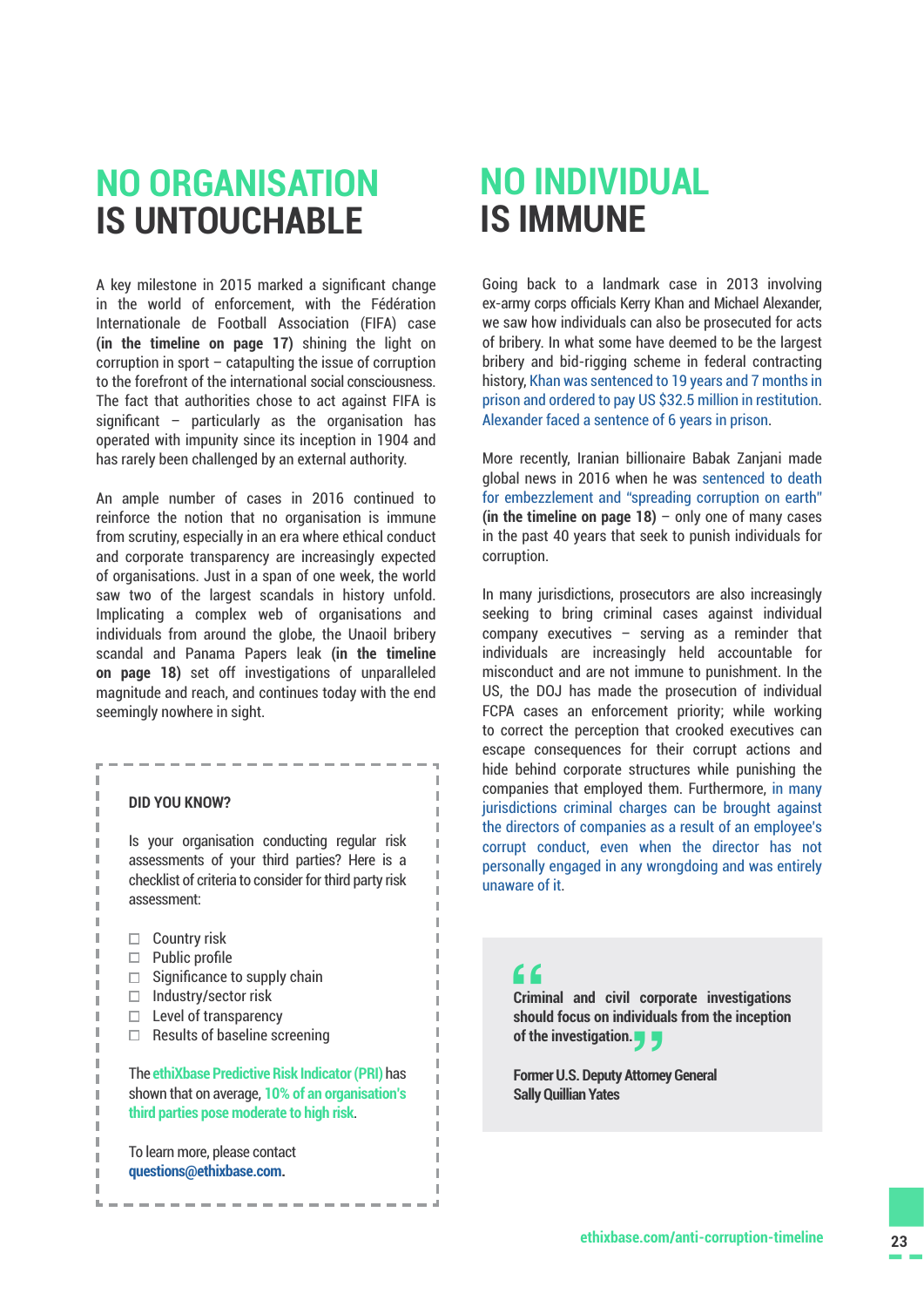## <span id="page-23-0"></span>**CONCLUSION**

As anti-corruption efforts continue to globalise, intensify and attract greater public awareness, a seismic shift in the market's view of corruption has taken place. No longer is corruption accepted as a necessary evil and part and parcel of conducting business in certain regions or industries. Regulators, the market and investors are becoming increasingly less tolerant – heralding an era that punishes misconduct, and is increasingly leaving no 'corrupt' stone unturned. With the spotlight on corruption not wavering, exposing and picking apart complex webs of dishonesty and exploitation seem to be the new normal; while the corrupt continue to find themselves in the spotlight and examined by an increasingly level playing field.

Today's global anti-corruption movement has set the stage for a future defined by unprecedented expectations of ethical conduct and transparency. As a result, business communities have never been more challenged by the risk of corruption in their supply chains and preparation has never been this critical to fend off today's climbing wave of prosecutions. More than ever, organisations need to up the ante when it comes to anti-corruption compliance, and to take serious caution against landing in the cross hairs of allegations of corruption in their supply chains – the time is now for organisations to know who they are doing business with.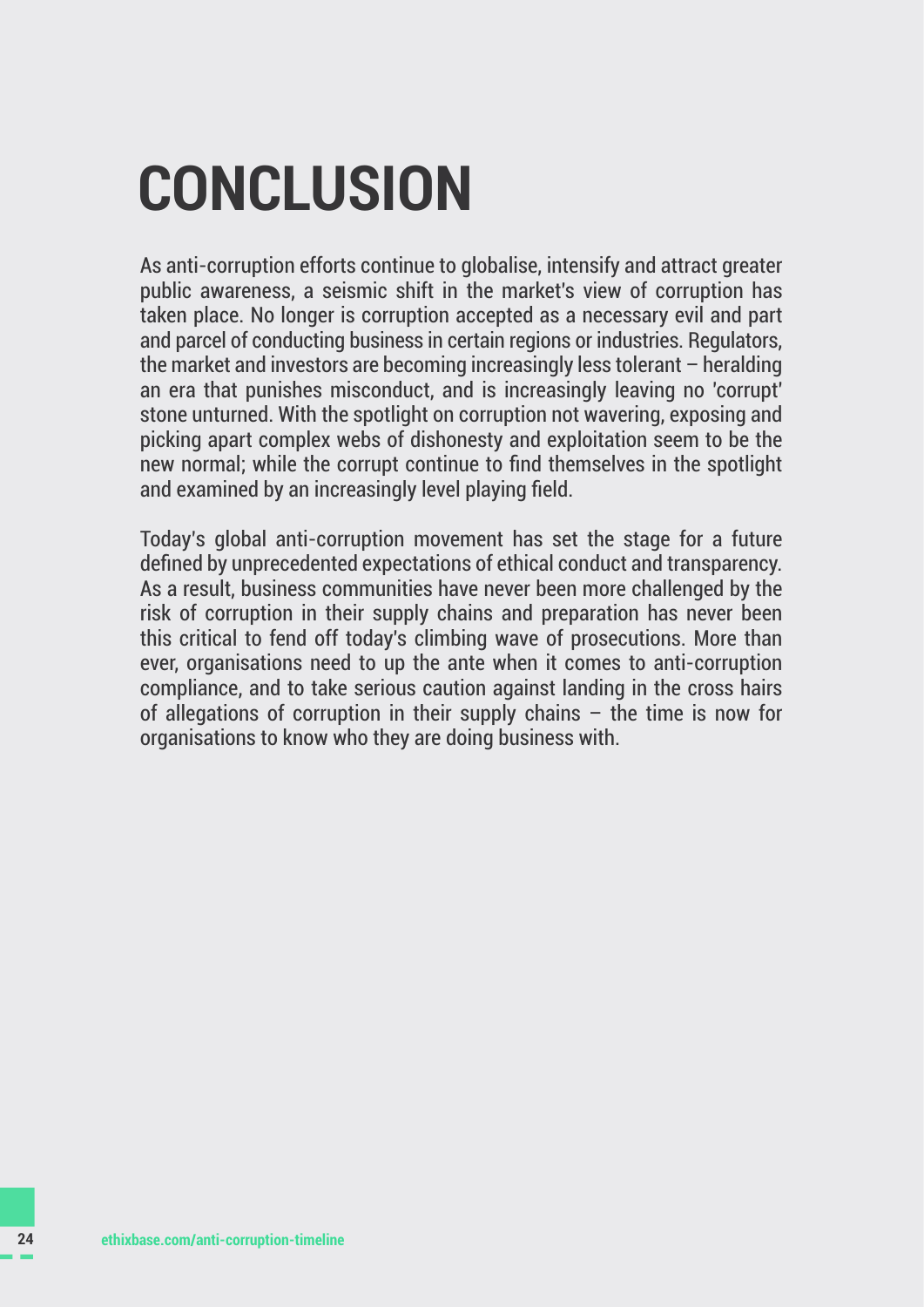## **ETHIXBASE LAUNCHES GAME-CHANGING ANTI-CORRUPTION PLATFORM IN NOVEMBER 2016**

### **ETHIXBASE 2.0 ZERO COST INSTANT DUE DILIGENCE. 100% THIRD PARTY COMPLIANCE.**

As regulatory and enforcement pressure on organisations ramps up, taking steps to manage **100%** of third party relationships is crucial for effective anti-corruption compliance.

Historically the cost and complexity of due diligence had prohibited many organisations from adopting **100%** third party due diligence. This is now possible with the launch of **[ethiXbase 2.0](http://ethiXbase.com/2-0)**, the first **free to access** third party due diligence platform for **100%** of an organisation's third parties.

From free platform access with unlimited Instant Due Diligence reports to industry leading escalation workflows for third parties in need of further review or analyst investigation, **[ethiXbase 2.0](http://ethiXbase.com/2-0)** provides a singular repository for a consistent and risk-based approach to third party compliance – allowing organisations to drastically reduce overall due diligence costs while providing assurance that **100%** of third parties are being monitored and managed. **Achieving 100% third party due diligence for anti-corruption compliance does not have to be daunting or expensive.**

### **GET STARTED WITH 100% THIRD PARTY COMPLIANCE**

Sign up for **free access** at **[WWW.ETHIXBASE.COM/2-0](http://WWW.ETHIXBASE.COM/2-0)** to conduct instant and ongoing due diligence on every third party in your business network.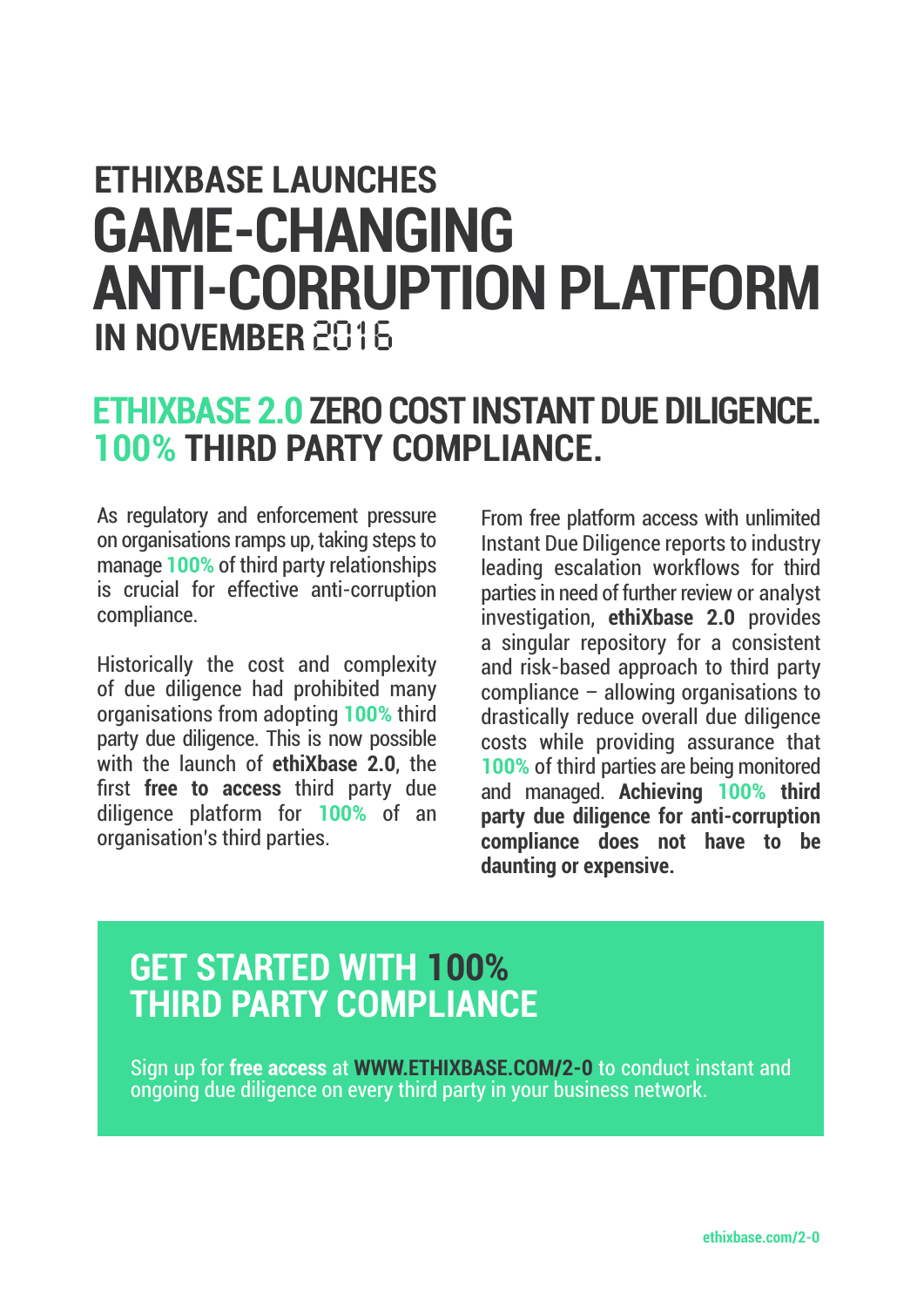## **REFERENCES**

Andina, "Peru to become first LatAm country to implement anti-bribery system" (31 March 2017)

http://ethixbase.com/eanews/peru-peru-become-first-latam-country-implement-anti-bribery-system

Bloomberg, "Rolls-Royce Corruption Probe Said to Expand to Nigeria Bribes" (19 May 2016) http://www.bloomberg.com/news/articles/2016-05-19/rolls-royce-corruption-probe-said-to-expand-to-nigeria-bribes

Bloomberg, "Rolls-Royce Unit Mired in German Bribery Probe Over Asian Sales" (29 July 2016) http://ethixbase.com/eanews/germany-rolls-royce-unit-mired-german-bribery-probe-asian-sales

Business Times, "China graft drive has punished 1.2 m: watchdog" (10 January 2017) http://www.businesstimes.com.sg/government-economy/china-graft-drive-has-punished-12m-watchdog

Channel NewsAsia, "US judge dismisses case against Wal-Mart over Mexico bribery" (28 February 2017) http://ethixbase.com/eanews/united-states-us-judge-dismisses-case-wal-mart-mexico-bribery

Eversheds LLP, "Whitepaper: Country Focus: Singapore – Anti-Corruption Compliance and Corporate Practices" (2016)<br>http://ethixbase.com/whitepaper-country-focus-singapore-anti-corruption-compliance-corporate-practices

GOV.UK, Government Digital Service, "Policy Paper: Anti-Corruption Summit: Country Statements" (12 May 2016)<br>https://www.gov.uk/government/publications/anti-corruption-summit-country-statements

GOV.UK, Government Digital Service, "Policy Paper: Global Declaration Against Corruption" (12 May 2016)<br>https://www.gov.uk/government/publications/global-declaration-against-corruption

GOV.UK, Government Digital Service, Press Release "PM hosts major summit as part of global drive to expose, punish and drive out corruption" (12 May 2016) https://www.gov.uk/government/news/pm-announces-new-global-commitments-to-expose-punish-and-drive-out-corruption

Gulf News, "Iran billionaire Babak Zanjani sentenced to death for corruption" (6 March 2016) http://ethixbase.com/eanews/iran-iran-billionaire-babak-zanjani-sentenced-to-death-for-corruption

Organisation for Economic Co-operation and Development , "OECD Recommendation for Further Combating Bribery of Foreign Public Officials in<br>International Business Transactions – Good Practice Guidance on Internal Controls,

Organisation for Economic Co-operation and Development, "OECD Convention on Combating Bribery of Foreign Public Officials in International<br>Business Transactions" (as of 2016) http://www.oecd.org/corruption/oecdantibriberyc

Reuters, "Brazilian firms to pay record \$3.5 billion penalty in corruption case" (21 December 2016) http://www.reuters.com/article/us-brazil-corruption-usa-idUSKBN14A1QE

Reuters, "Britain weighs tougher laws to tackle corporate crime" (13 January 2017) http://ethixbase.com/eanews/united-kingdom-britain-weighs-tougher-laws-to-tackle-corporate-crime

Reuters, "France adopts U.S.-style anti-corruption settlement system" (8 November 2016) http://ethixbase.com/eanews/france-france-adopts-u-s-style-anti-corruption-settlement-system

Reuters, "Timeline: Key moments in Brazil corruption probe" (22 February 2016) http://www.reuters.com/article/us-brazil-petrobras-timeline-idUSKCN0VV2E3

Reuters, "U.S. judge approves \$2.6 billion fine for Odebrecht in corruption case" (17 April 2017) http://ethixbase.com/eanews/united-states-u-s-judge-approves-2-6-billion-fine-odebrecht-corruption-case

South China Morning Post, "China raises corruption threshold for death penalty" (19 April 2016) http://www.scmp.com/news/china/policies-politics/article/1936967/china-raises-corruption-threshold-death-penalty

Straits Times, " Corruption cases hit 32-year low in 2016" (13 April 2017) http://ethixbase.com/eanews/singapore-corruption-cases-hit-32-year-low-2016

Straits Times, "Thai, Indonesian probes of alleged Rolls-Royce graft" (20 January 2017) http://ethixbase.com/eanews/asia-thai-indonesian-probes-alleged-rolls-royce-graft

The Federal Bureau of Investigation, "Former U.S. Army Corps of Engineers Manager Sentenced to Six Years in Prison in Bribery and Kickback Scheme"<br>(13 September 2012) https://archives.fbi.gov/archives/washingtondc

The Guardian, "Rolls-Royce: SFO launches formal bribery and corruption investigation" (23 December 2013) https://www.theguardian.com/business/2013/dec/23/rolls-royce-sfo-bribery-corruption-investigation-indonesia

The Guardian, "SFO expands Rolls-Royce inquiry over Iraq bribery allegations" (25 November 2016) https://www.theguardian.com/uk-news/2016/nov/25/sfo-expands-rolls-royce-inquiry-over-iraq-bribery-allegations

The Telegraph, "Rolls-Royce investigated in US over bribery claims" (5 March 2014)<br>http://www.telegraph.co.uk/finance/newsbysector/industry/10679362/Rolls-Royce-investigated-in-US-over-bribery-claims.html

The Washington Post, "Ex- Army Corps official sentenced in contracting scheme of 'historic proportions'" (11 July 2013)<br>https://www.washingtonpost.com/local/ex--army-corps-official-sentenced-in-contracting-scheme-of-histor

UK Serious Fraud Office "News Release: Unaoil Investigation" (19 July 2016) https://www.sfo.gov.uk/2016/07/19/unaoil-investigation

United Nations Office on Drugs and Crime, "An Anti-Corruption Ethics and Compliance Programme for Business: A Practical Guide" (September 2013)<br>http://www.unodc.org/documents/corruption/Publications/2013/13-84498\_Ebook.pdf

United Nations Office on Drugs and Crime, "United Nations Convention against Corruption, Signature and Ratification Status as of 12 December 2016"<br>(12 December 2016) https://www.unodc.org/unodc/en/treaties/CAC/signatories

U.S. Department of Justice, "BAE Systems PLC Pleads Guilty and Ordered to Pay \$400 Million Criminal Fine" (1 March 2010)<br>https://www.justice.gov/opa/pr/bae-systems-plc-pleads-guilty-and-ordered-pay-400-million-criminal-fin

U.S. Securities and Exchange Commission, "SEC Enforcement Actions: FCPA Cases" (as of 2016) https://www.sec.gov/spotlight/fcpa/fcpa-cases.shtml

US SIF, "SRI Basics" (2016) http://www.ussif.org/sribasics

Xinhua, english.news.cn, "Eleven countries team up to jointly investigate Odebrecht corruption" (18 February 2017) http://ethixbase.com/eanews/world-eleven-countries-team-jointly-investigate-odebrecht-corruption